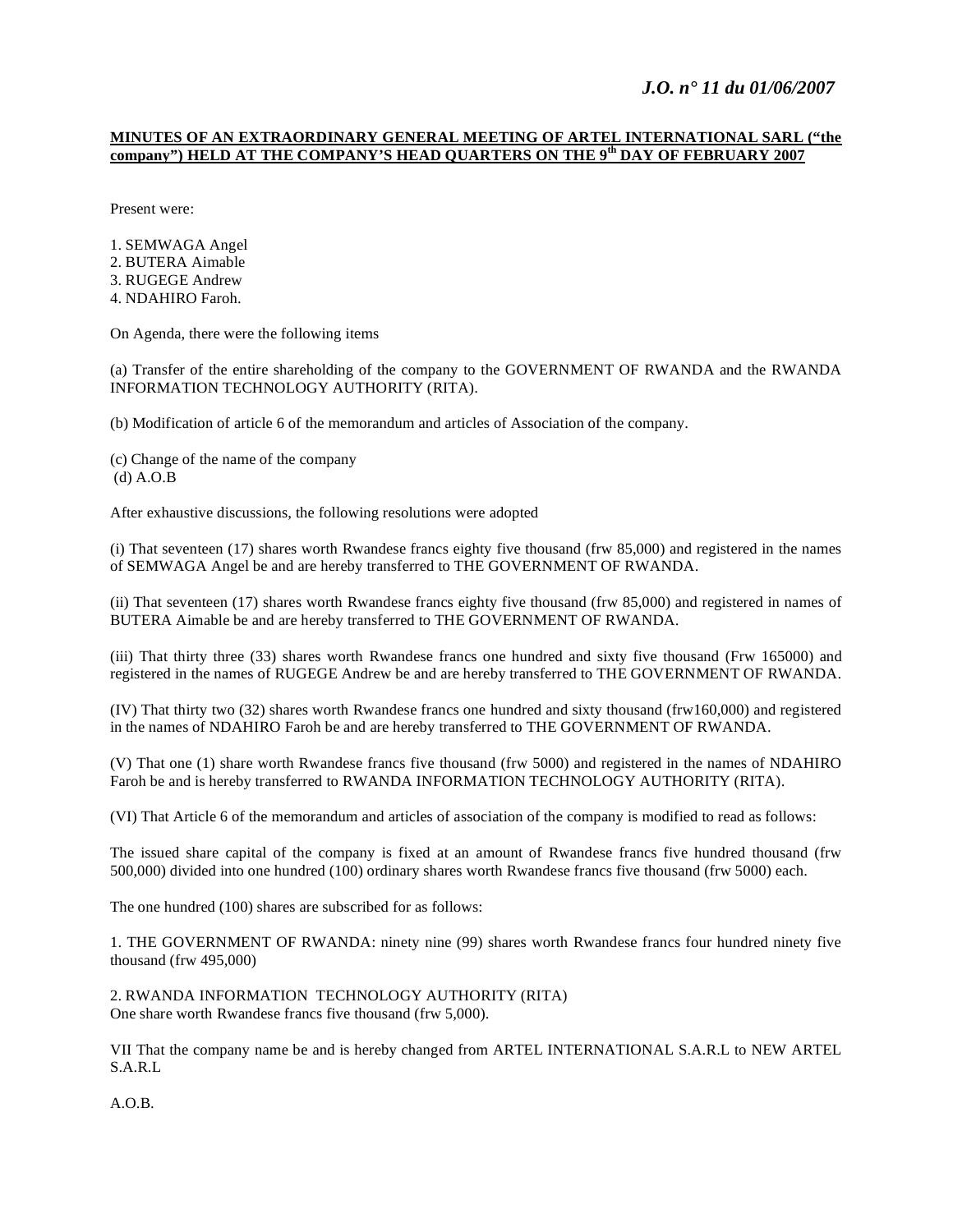No matters were raised under this heading There being no other business, a meeting which started at 10 a.m was closed at 12 noon.

1.SEMWAGA Angel (sé)

2.BUTERA Aimable (sé)

3.RUGEGE Andrew (sé)

4.NDAHIRO Faroh (sé)

5.THE GOVERNMENT OF RWANDA represented by Eng. BUTARE Albert, Minister of State for Energy and Communications (sé)

6.RWANDA INFORMATION TECHNOLOGY AUTHORITY (RITA) represented by BAYINGANA Moses, coordinator NICI II Implementation program RITA (sé)

### **AUTHENTIC DEED THE NUMBER WHICH IS 00601VOLUME XIII**

The year two thousand and seven, the 09<sup>th</sup> day of February. We KAYIRANGA Jean Baptiste, the Rwanda State Notary, being and living in Gasabo, certifiy that the deed, the clauses of which are here before reproduced were presented to Us by:

- 1. Mr SEMWAGA Angel, resident in Kigali
- 2. Mr BUTERA Aimable, resident in Kigali
- 3. Mr RUGEGE Andrew, resident in Kigali
- 4. Mr NDAHIRO Faroh, resident in Kigali
- 5. The GOVERNMENT OF RWANDA, represented by Eng. Albert BUTARE, Minister of State for Energy and Communications
- 6. RWANDA INFORMATION TECHNOLOGY AUTHORITY (RITA), represented by Mr BAYINGANA Moses, Coordinator NICI II Implementation Program RITA

Were present Mr KAREMERA Francis and Mr NSENGIMANA Amiel as witnesses to the deed and who fulfilled the legal requirements.

Having read to the associated members and witnesses the content of the deed, the associated members have declared before Us and in the presence of the aforesaid witnesses that the deed as it is written down include well their will.

In witness whereof, the hereby deed was signed by the associated members and us. Authenticated and imprinted of the Seal of Gasabo Notary Office.

#### **THE ASSOCIATED MEMBERS**

1. SEMWAGA Angel (sé) 2. a 4. RUGEGE Andrew (sé)

- 
- 3. THE GOVERNMENT OF RWANDA represented by  $\begin{array}{ccc} 3. \text{THE} & 6. \text{RITA represented by} \\ \text{Eng. Albert BUTARE. Minister of State for Energy} & \text{BAYINGANA Moses} \end{array}$ Eng. Albert BUTARE, Minister of State for Energy and Communications (sé) (sé)

#### **THE WITNESSES**

 $(s\acute{e})$  (se) (se)

2. BUTERA Aimable (sé) 6. NDAHIRO Faroh (sé)

1. KAREMERA Francis 2. NSENGIMANA Amiel

**THE NOTARY** KAYIRANGA Jean Baptiste (sé)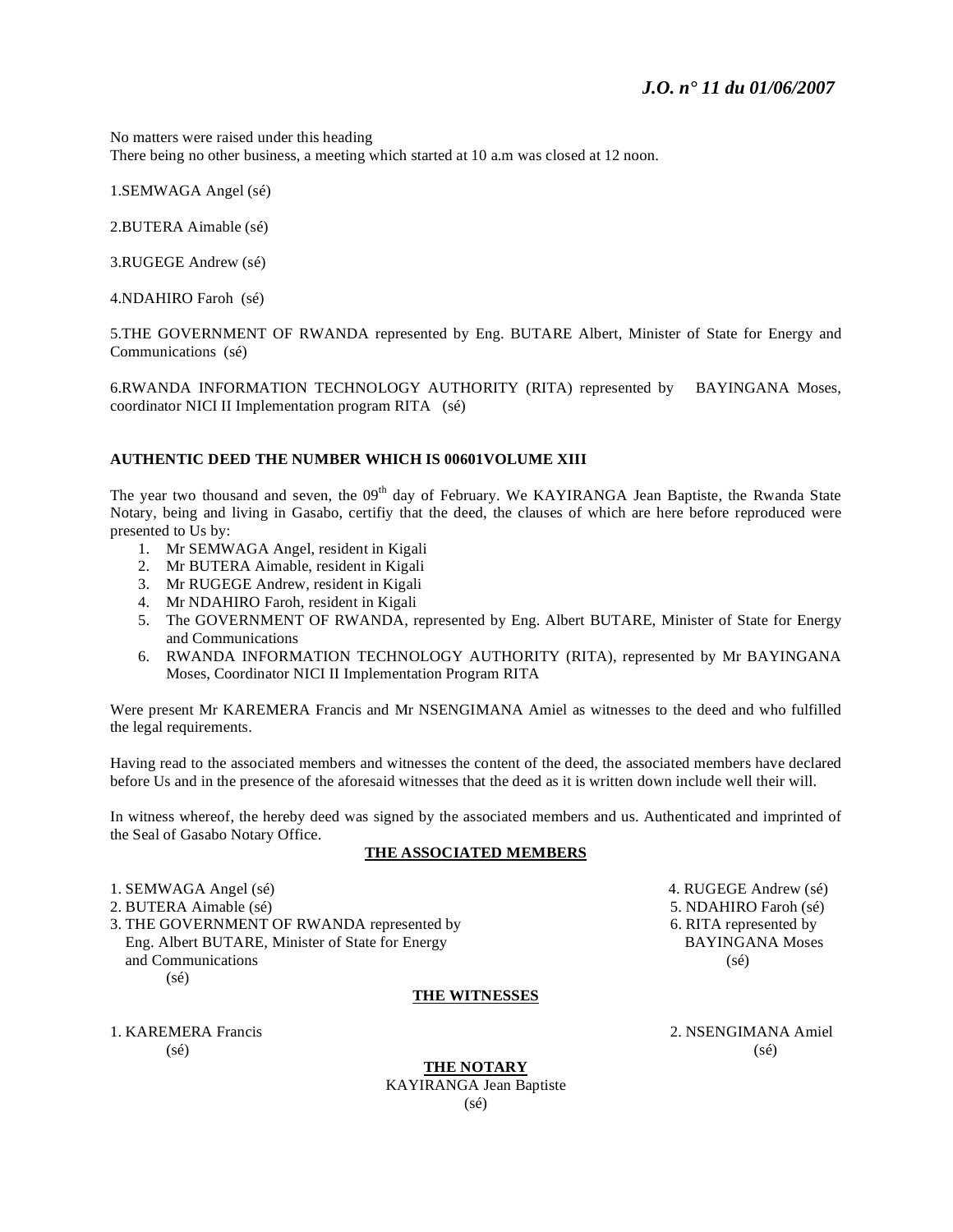### **DERIVED RIGHTS:**

The deed fees: Two thousand five hundred Rwandese francs

Registered by us, KAYIRANGA Jean Baptiste, The Rwanda State Notary being and living in Gasabo, under number 00601, Volume XIII, the price of which amounts to two thousand five hundred Rwandese francs derived under receipt n° 122155 as of the  $09<sup>th</sup>$  February two thousand and seven, and issued by the Public Accountant of Gasabo.

### **THE NOTARY**

KAYIRANGA Jean Baptiste (sé)

### **THE DRAWING UP FEES:**

FOR AUTHENTIC DRAWING UP THE PRICE OF WHICH AMOUNTS TO TWO THOUSAND FOUR HUNDRED RWANDESE FRANCS DERIVED FOR AN AUTHENTIC DRAWING UP UNDER THE SAME RECEIPT.

#### **THE NOTARY**

KAYIRANGA Jean Baptiste (sé)

#### **A.S. N°42203**

Reçu en dépôt au greffe du Tribunal de Grande Instance de Nyarugenge, le 20/03/2007 et inscrit au registre ad hoc des actes de société sous le n°R.C.A.2769/KIG le dépôt de: P.V de l'AGE de la société ARTEL INTERNATIONAL SARL du 09/02/2007.

Droits perçus:

- Droits de dépôt : 5.000 Frw
- Amende pour dépôt tardif : 5.000 Frw
- Droit proportionnel (1,20% du capital): ….… Frw suivant quittance n°2591089 du 19/03/2007

### LE GREFFIER DU TRIBUNAL DE GRANDE INSTANCE DE NYARUGENGE **MUNYENTWALI Charles (sé)**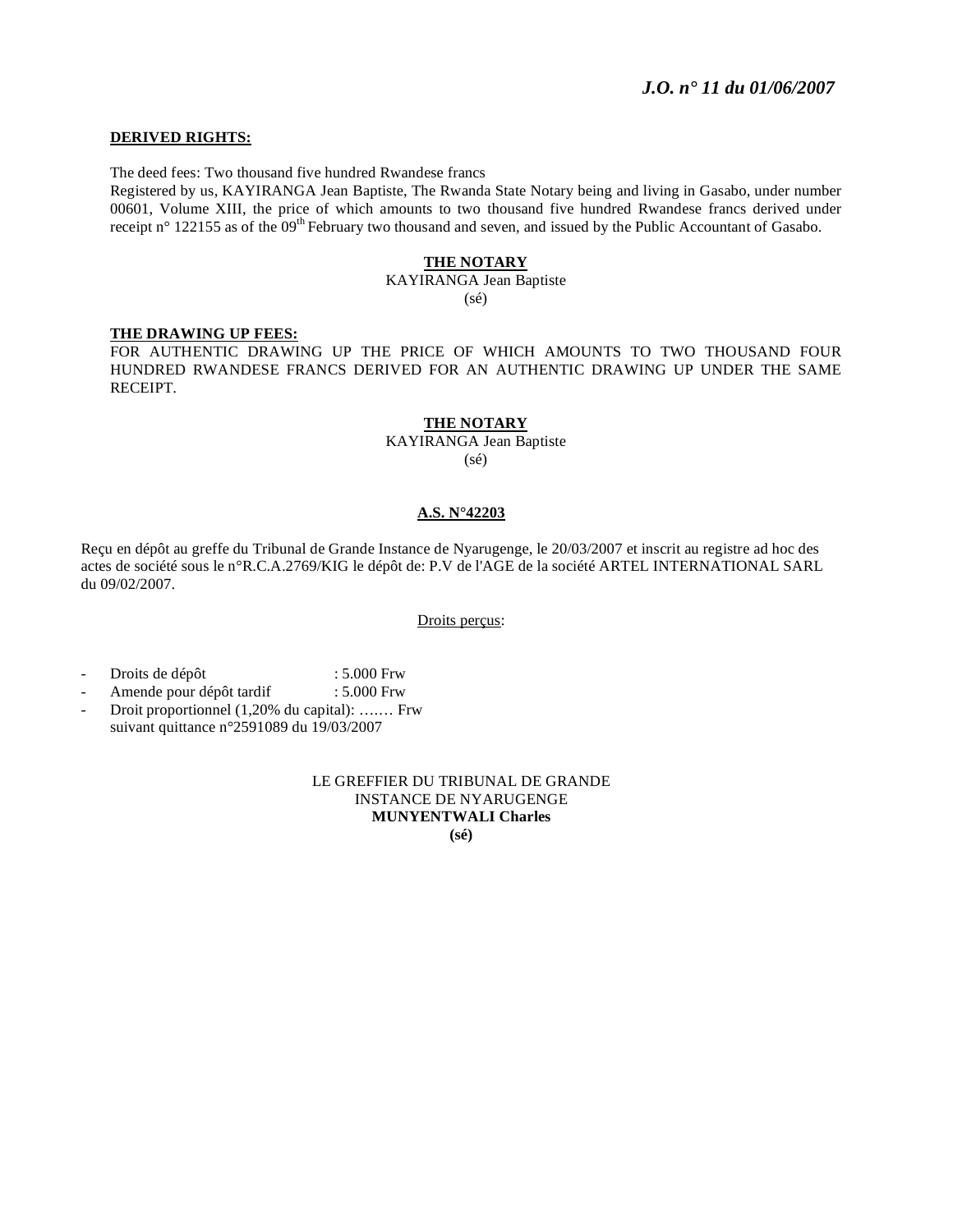### **SOCIETE PHARMACEUTIQUE DU RWANDA « SOPHAR » S.A.**

#### **STATUTS**

Entre les soussignés :

- 1. ABIMANA R. Eugène, résidant à Gasabo, Ville de Kigali
- 2. BIENVENU Emile, résidant à Huye, Province du Sud
- 3. BUKI KAZE Gégé, résidant à Gasabo, Ville de Kigali
- 4. DISI Diane, résidant à Gasabo, Ville de Kigali
- 5. FUNDIRA Léon, résidant à Gasabo, Ville de Kigali
- 6. GAHONGAYIRE Monique, résidant à Gasabo, Ville de Kigali
- 7. GAKINAHE Godelieve, résidant à Kicukiro, Ville de Kigali
- 8. GAPARAYI Patrick, résidant à Nyarugenge, Ville de Kigali
- 9. GASANA Deo, résidant à Kicukiro, Ville de Kigali
- 10. GISAGARA Alex, résidant à Kicukiro, Ville de Kigali
- 11. HABIMANA Jacques, résidant à Ngororero, Province de l'Ouest
- 12. HABUMUREMYI Eric, résidant à Gasabo, Ville de Kigali
- 13. HATANGIMBABAZI Silidion, résidant à Huye, Province du Sud
- 14. HITAYEZU Félix, résidant à Kicukiro, Ville de Kigali
- 15. ISHIMWE Alain, résidant à Nyarugenge, Ville de Kigali
- 16. KABAGABO Rose, résidant à Nyarugenge, Ville de Kigali
- 17. KABALISA Max, résidant à Nyarugenge, Ville de Kigali
- 18. KABATENDE Joseph, résidant à Gasabo, Ville de Kigali
- 19. KALISA Ernest, résidant à Kicukiro, Ville de Kigali
- 20. KARANGWA Charles, résidant à Huye, Province du Sud
- 21. KARITANYI Canisius, résidant à Gasabo, Ville de Kigali
- 22. KAYITESI Elise, résidant à Nyarugenge, Ville de Kigali
- 23. MAJABO Joseph, résidant à Gasabo, Ville de Kigali
- 24. MUGANGA Raymond, résidant à Huye, Province du Suc
- 25. MUHIMPUNDU Mireille, résidant à Gasabo, Ville de Kigali
- 26. MUKANKUBITO Immaculée, résidant à Gasabo, Ville de Kigali
- 27. MUKERABIRORI Aline, résidant à Kicukiro, Ville de Kigali
- 28. MUKUNDWA Marie-Grâce, résidant à Nyarugenge, Ville de Kigali
- 29. MUNYANEZA Christine, résidant à Gasabo, Ville de Kigali
- 30. MUNYANKINDI Védaste, résidant à Kicukiro, Ville de Kigali
- 31. MUREKATETE M. Denise, résidant à Nyarugenge, Ville de Kigali
- 32. MUTEMBE Eulade, résidant à Gasabo, Ville de Kigali
- 33. MUZOLA VIEIRA, résidant à Nyarugenge, Ville de Kigali
- 34. NDEMIRE Olivier, résidant à Gasabo, Ville de Kigali
- 35. NGABO Nathalie, résidant à Huye, Province du Sud
- 36. NSABIMANA Stanley, résidant à Gasabo, Ville de Kigali
- 37. NSENGIYUMVA Innocent, résidant à Kicukiro, Ville de Kigali
- 38. NTABIRIHO Alice-Wylla, résidant à Kicukiro, Ville de Kigali
- 39. NYINAWINKINDI Marie-Claire, résidant à Huye, Province du Sud
- 40. NYIRASANGWA Godelieve, résidant à Nyarugenge, Ville de Kigali
- 41. NYIRIGIRA Eric, résidant à Gasabo, Ville de Kigali
- 42. RUDAKEMWA J. Bosco, résidant à Nyarugenge, Ville de Kigali
- 43. RUTAGANDA Vincent, résidant à Nyarugenge, Ville de Kigali
- 44. RUTAMBIKA Noël, résidant à Huye, Province du Sud
- 45. RUZINDAZA Alexis, résidant à Nyarugenge, Ville de Kigali
- 46. RWABUKERA Fidèle, résidant à Gasabo, Ville de Kigali
- 47. RWEKAZA Gad, résidant à Gasabo, Ville de Kigali
- 48. SAGWA Evans, résidant à Gasabo, Ville de Kigali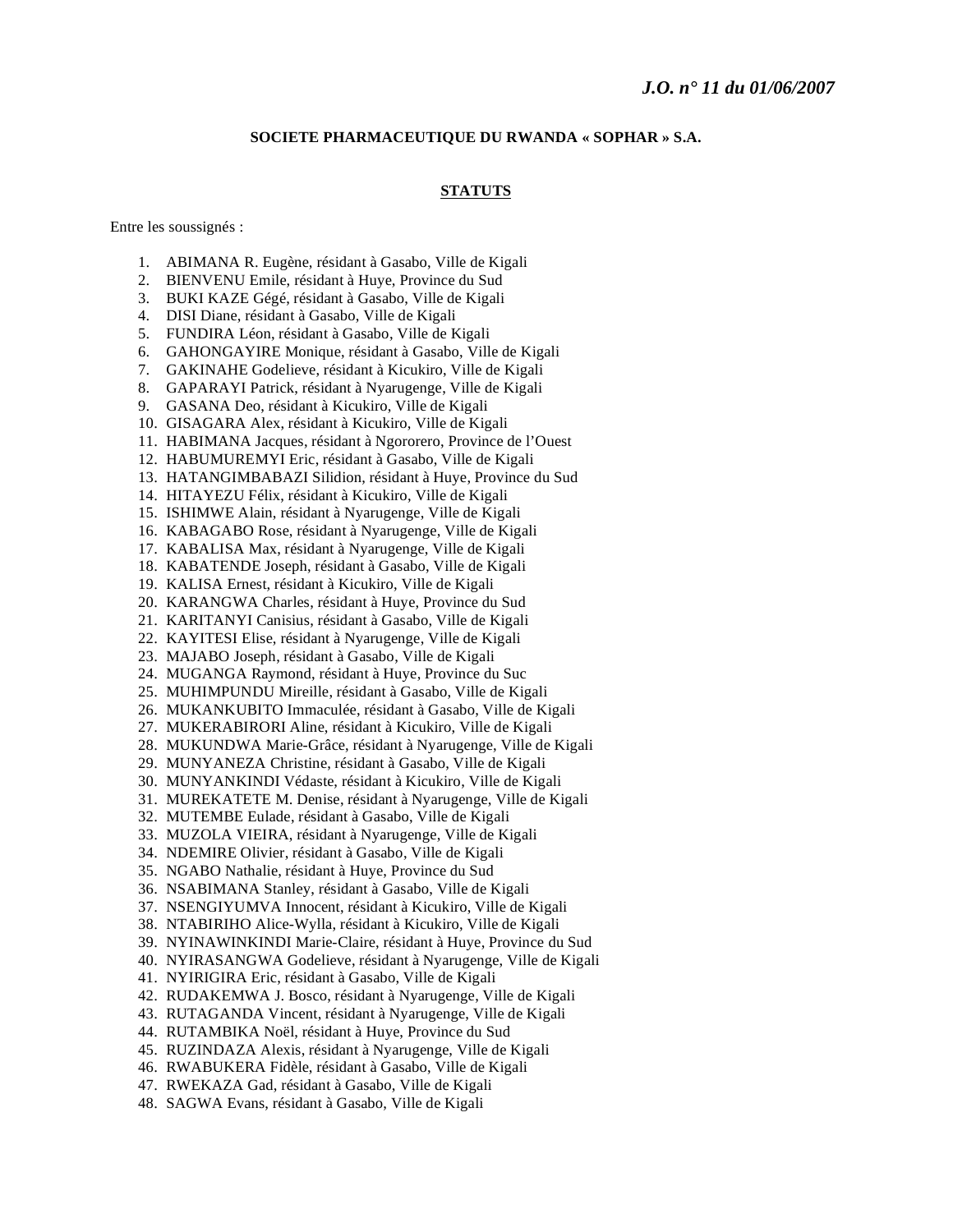- 49. SASITA R. Charles, résidant à Gasabo, Ville de Kigali
- 50. SEKAMANA Providence, résidant à Kicukiro, Ville de Kigali
- 51. SHEMA NGOGA Fabrice, résidant à Gasabo, Ville de Kigali
- 52. SOMAYIRE Antoine, résidant à Nyarugenge, Ville de Kigali
- 53. TAYARI J. Claude, résidant à Nyarugenge, Ville de Kigali
- 54. UWAMWEZI Lisa, résidant à Gasabo, Ville de Kigali
- 55. UWANYIRIGIRA Badienne, résidant à Kicukiro, Ville de Kigali
- 56. UWIMANA Athalie, résidant à Gasabo, Ville de Kigali
- 57. UWINEZA Elise, résidant à Gasabo, Ville de Kigali
- 58. UWURUKUNDO Julius, résidant à Nyarugenge, Ville de Kigali

Il est convenu ce qui suit :

### **CHAPITRE PREMIER : FORME – DENOMINATION – SIEGE – OBJET –DUREE**

#### **Article 1 : Forme et Dénomination**

Il est constitué une société anonyme, régie par les lois en vigueur au Rwanda et par les présents statuts dénommée **SOCIETE PHARMACEUTIQUE DU RWANDA, « SOPHAR » S.A.** en sigle.

### **Article 2 : Siège**

Le siège social est établi à Kigali, District de GASABO, dans la Ville de Kigali. Toutefois, il peut être transféré dans tout autre endroit de la République du Rwanda par décision de l'Assemblée Générale Extraordinaire. La société peut établir des succursales ou agences sur tout le territoire du Rwanda ou à l'étranger.

### **Article 3 : Objet**

La société a pour objet :

- L'amélioration, dans le secteur privé, de la disponibilité des produits pharmaceutiques de qualité et accessibles tant financièrement que géographiquement ;
- L'importation, le stockage et la vente des produits pharmaceutiques, des produits chimiques et cosmétiques, des produits diététiques, ainsi que du matériel médico - chirurgical ;
- L'exportation des produits pharmaceutiques ;
- La fabrication des produits pharmaceutiques, ainsi que du matériel médico chirurgical ;
- Le contrôle de la qualité des produits pharmaceutiques ;
- Le reconditionnement des produits pharmaceutiques ;
- La mise à disposition de son expertise technique dans le domaine pharmaceutique.

La société pourra accomplir toutes opérations généralement quelconque, financières, mobilières ou immobilières, se rapportant directement ou indirectement à son objet ou de nature à le favoriser ; elle pourra notamment s'intéresser à toute entreprise ayant un objet similaire, analogue ou connexe au sien ou simplement utile à la réalisation de tout ou partie de son objet social.

### **Article 4 : Durée**

La société est constituée pour une durée indéterminée à partir du jour de son immatriculation au registre de commerce.

Elle pourra être dissoute anticipativement par décision de l'Assemblée Générale extraordinaire.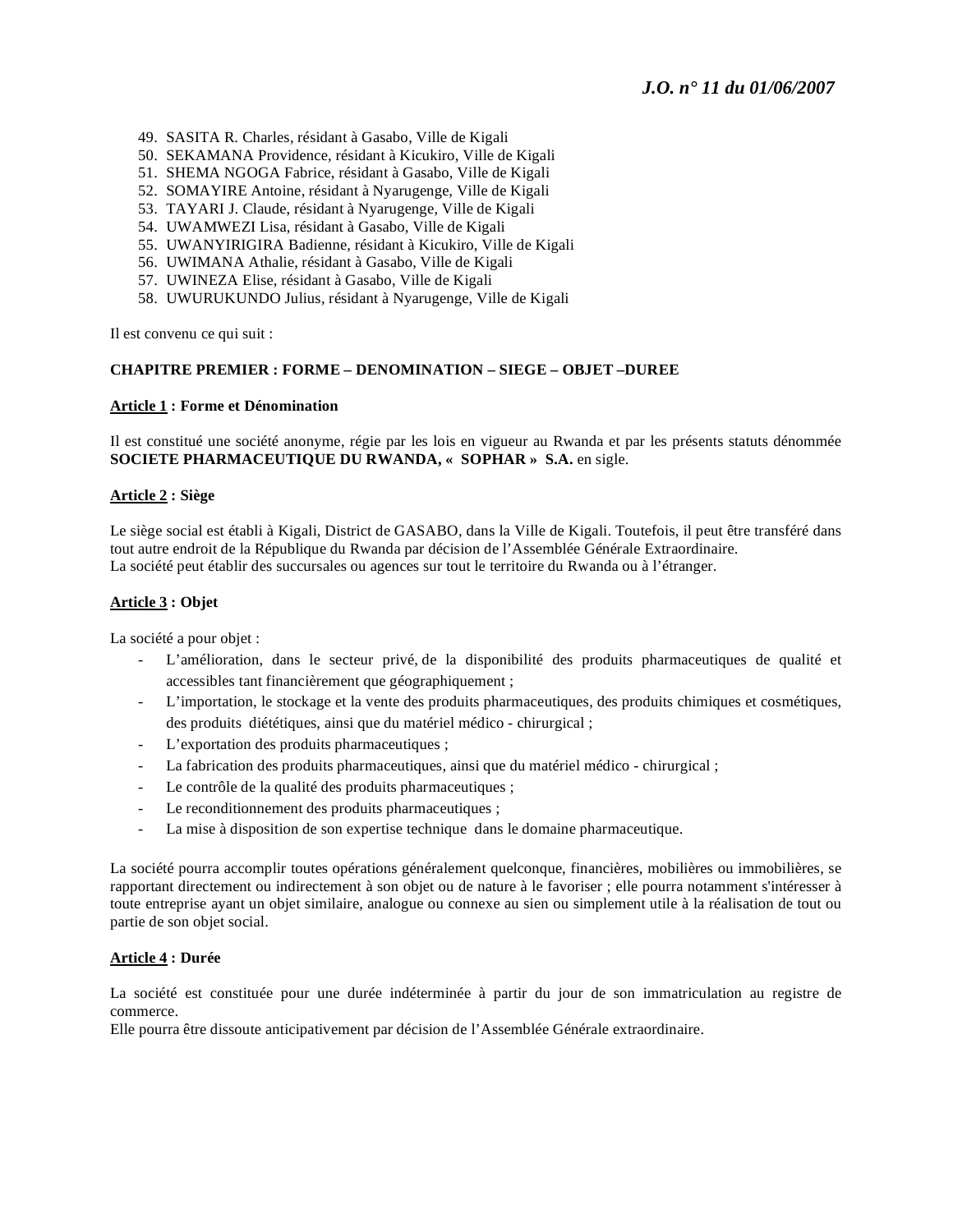### **CHAPITRE II : CAPITAL SOCIAL–ACTIONS**

#### **Article 5 : Capital Social – Actions**

Le capital social est fixé à cent quinze millions quatre cents mille francs rwandais (115.400.000 Frs) représenté par 1.154 actions d'une valeur nominale de 100.000 Frs, réparties comme suit :

- 1. ABIMANA R. Eugène : 10 actions, soit 1.000.000 Frs
- 2. BIENVENU Emile : 5 actions, soit 500.000 Frs
- 3. BUKI KAZE Gégé : 10 actions, soit 1.000.000 Frs
- 4. DISI Diane : 5 actions, soit 500.000 Frs
- 5. FUNDIRA Léon : 260 actions, soit 26.000.000 Frs
- 6. GAHONGAYIRE Monique : 50 actions, soit 5.000.000 Frs
- 7. GAKINAHE Godelieve : 5 actions, soit 500.000 Frs
- 8. GAPARAYI Patrick : 5 actions, soit 500.000 Frs
- 9. GASANA Deo : 10 actions, soit 1.000.000 Frs
- 10. GISAGARA Alex : 10 actions, soit 1.000.000 Frs
- 11. HABIMANA Jacques : 10 actions, soit 1.000.000 Frs
- 12. HABUMUREMYI Eric : 100 actions, soit 10.000.000 Frs
- 13. HATANGIMBABAZI Silidion : 10 actions, soit 1.000.000 Frs
- 14. HITAYEZU Félix : 20 actions, soit 2.000.000 Frs
- 15. ISHIMWE Alain : 10 actions, soit 1.000.000 Frs
- 16. KABAGABO Rose : 10 actions, soit 1.000.000 Frs
- 17. KABALISA Max : 10 actions, soit 1.000.000 Frs
- 18. KABATENDE Joseph : 10 actions, soit 1.000.000 Frs
- 19. KALISA Ernest : 5 actions, soit 500.000 Frs
- 20. KARANGWA Charles : 5 actions, soit 500.000 Frs
- 21. KARITANYI Canisius : 10 actions, soit 1.000.000 Frs
- 22. KAYITESI Elise : 5 actions, soit 500.000 Frs
- 23. MAJABO Joseph : 5 actions, soit 500.000 Frs
- 24. MUGANGA Raymond : 5 actions, soit 500.000 Frs
- 25. MUHIMPUNDU Mireille : 10 actions, soit 1.000.000 Frs
- 26. MUKANKUBITO Immaculée : 5 actions, soit 500.000 Frs
- 27. MUKERABIRORI Aline : 15 actions, soit 1.500.000 Frs
- 28. MUKUNDWA Marie-Grâce : 5 actions, soit 500.000 Frs
- 29. MUNYANEZA Christine : 10 actions, soit 1.000.000 Frs
- 30. MUNYANKINDI Védaste : 5 actions, soit 500.000 Frs
- 31. MUREKATETE M. Denise : 10 actions, soit 1.000.000 Frs
- 32. MUTEMBE Eulade : 10 actions, soit 1.000.000 Frs
- 33. MUZOLA VIEIRA : 20 actions, soit 2.000.000 Frs
- 34. NDEMIRE Olivier : 100 actions, soit 10.000.000 Frs
- 35. NGABO Nathalie : 5 actions, soit 500.000 Frs
- 36. NSABIMANA Stanley : 50 actions, soit 5.000.000 Frs
- 37. NSENGIYUMVA Innocent : 10 actions, soit 1.000.000 Frs
- 38. NTABIRIHO Alice-Wylla : 5 actions, soit 500.000 Frs
- 39. NYINAWINKINDI Marie-Claire : 10 actions, soit 1.000.000 Frs
- 40. NYIRASANGWA Godelieve : 10 actions, soit 1.000.000 Frs
- 41. NYIRIGIRA Eric : 10 actions, soit 1.000.000 Frs
- 42. RUDAKEMWA J. Bosco : 5 actions, soit 500.000 Frs
- 43. RUTAGANDA Vincent : 12 actions, soit 1.200.000 Frs
- 44. RUTAMBIKA Noël : 30 actions, soit 3.000.000 Frs
- 45. RUZINDAZA Alexis : 5 actions, soit 500.000 Frs
- 46. RWABUKERA Fidèle : 10 actions, soit 1.000.000 Frs
- 47. RWEKAZA Gad : 30 actions, soit 3.000.000 Frs
- 48. SAGWA Evans : 5 actions, soit 500.000 Frs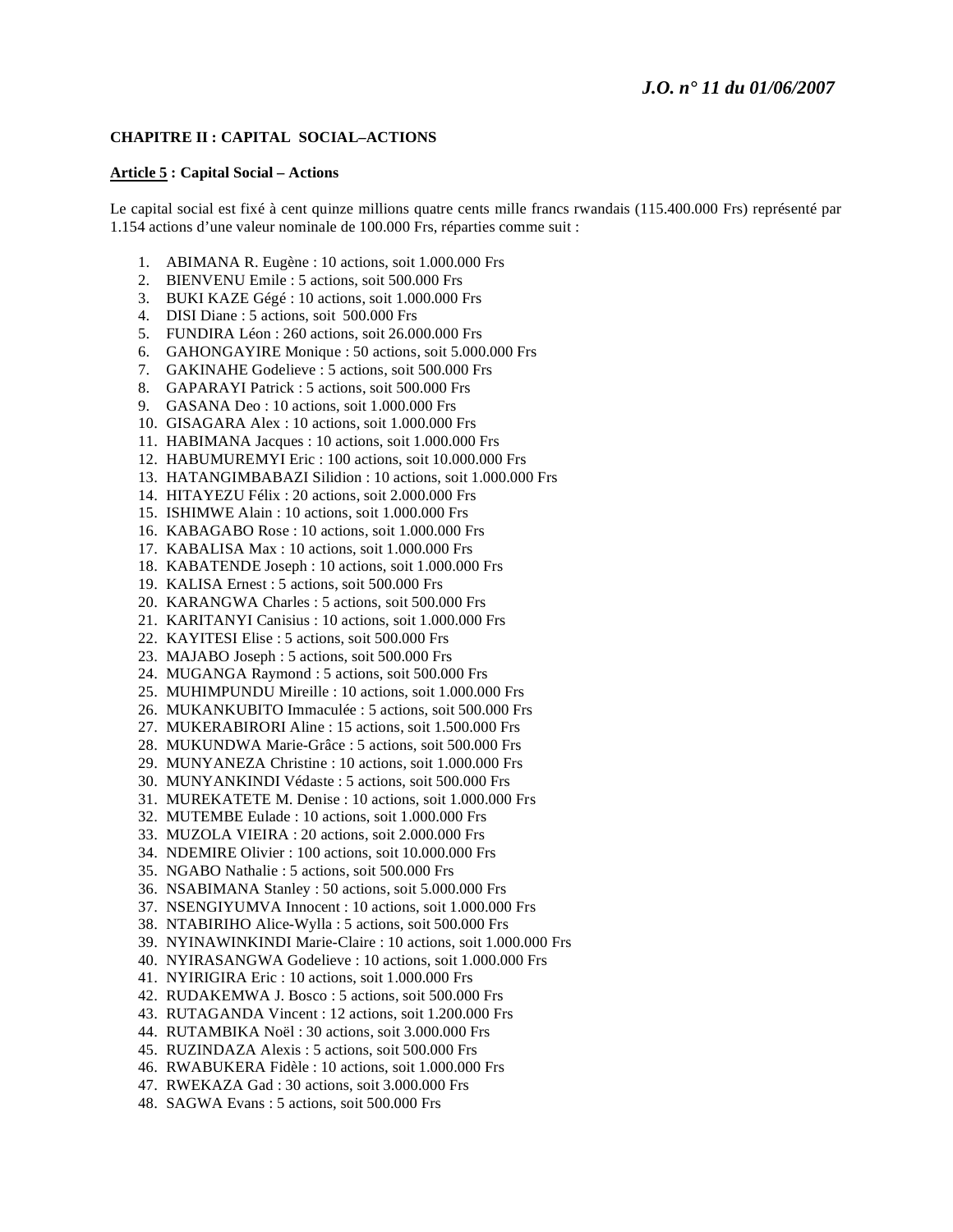- 49. SASITA R. Charles : 10 actions, soit 1.000.000 Frs
- 50. SEKAMANA Providence : 15 actions, soit 1.500.000 Frs
- 51. SHEMA NGOGA Fabrice : 52 actions, soit 5.200.000 Frs
- 52. SOMAYIRE Antoine : 40 actions, soit 4.000.000 Frs
- 53. TAYARI J. Claude : 10 actions, soit 1.000.000 Frs
- 54. UWAMWEZI Lisa : 30 actions, soit 3.000.000 Frs
- 55. UWANYIRIGIRA Badienne : 5 actions, soit 500.000 Frs
- 56. UWIMANA Athalie : 10 actions, soit 1.000.000 Frs
- 57. UWINEZA Elise : 5 actions, soit 500.000 Frs
- 58. UWURUKUNDO Julius : 5 actions, soit 500.000 Frs

Toutes les actions sont nominatives et sont librement négociables et transférables.

Le transfert des actions s'opère par l'inscription dans le registre des actionnaires, de la déclaration signée par le cessionnaire et le cédant ou leurs mandataires.

La société peut accepter et enregistrer le transfert lui notifié par écrit ou tout autre document exprimant la volonté du cédant et du cessionnaire.

La cession des actions entre vifs ou leur transmission pour cause de mort est subordonnée au droit de préemption des actionnaires ou, à défaut, de la société.

Toutefois, les actions peuvent être librement cédées ou transmises à un actionnaire, au conjoint ou à un descendant.

### **Article 6 : Cession–Transmission**

Lorsque la cession ou la transmission est subordonnée au droit de préemption, les intéressés en font part au Président du Conseil d'Administration, qui en informe les autres actionnaires lors de la plus proche Assemblée Générale pour qu'ils puissent se prononcer sur leur droit de préemption respectif dans les deux mois qui suivent l'Assemblée Générale.

Lorsque plusieurs actionnaires font usage de leur droit de préemption, la priorité est donnée à celui qui possède moins d'actions dans la société.

S'il n'est pas fait usage du droit de préemption dans les délais indiqués, la cession ou la transmission projetée peut être effectuée valablement dans le mois qui suit, au profit d'un nouveau actionnaire.

### **Article 7 : Propriété des actions**

Les actions sont représentées par un certificat d'enregistrement aux registres des actions et dont le certificat est délivré à la demande des actionnaires et aux frais de la société.

Le registre tenu au siège de la société contiendra la désignation précise de chaque actionnaire, le nombre d'actions souscrites, le montant et la date des versements effectués.

Tout transfert, toute charge, garantie ou autre élément affectant les actions sera inscrit dans le registre des actions qui pourra être consulté par les actionnaires ou leurs ayants droit.

### **CHAPITRE III : ASSEMBLEE GENERALE**

#### **Article 8 : Composition**

L'Assemblée Générale régulièrement constituée représente l'universalité des actionnaires. Les décisions adoptées par l'Assemblée Générale conformément à la loi et aux présents statuts sont obligatoires pour tous les actionnaires.

#### **Article 9 : Convocation et tenue des réunions**

L'Assemblée Générale se réunit sur convocation du Président du Conseil d'Administration.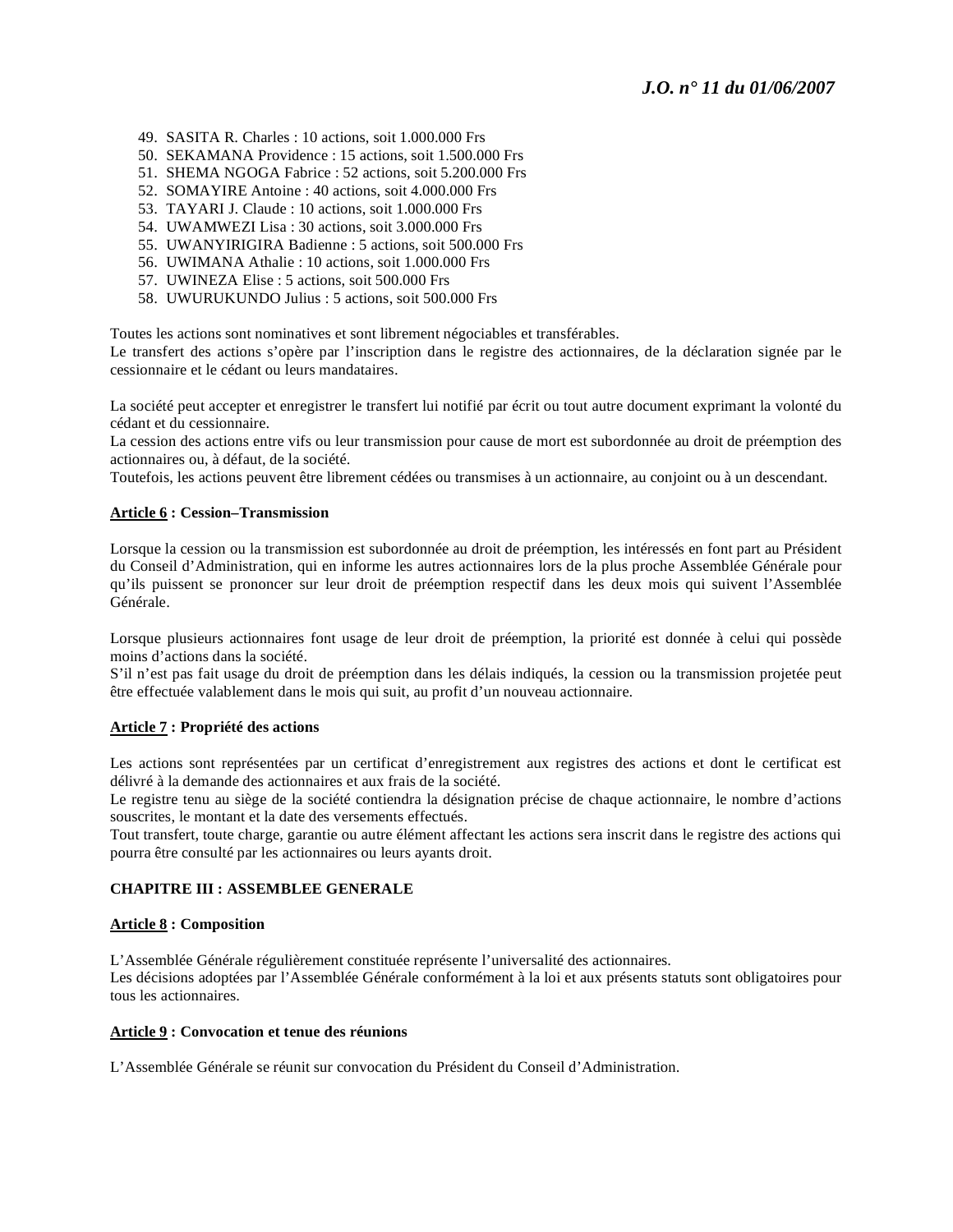Néanmoins, si le Président du Conseil d'Administration ne peut ou ne veut pas convoquer l'Assemblée Générale, les Commissaires aux comptes, à la demande d'actionnaires disposant d'au moins un dixième du capital social, peuvent la convoquer.

L' Assemblée Générale ordinaire se réunit une fois l'année au moins dans les six mois qui suivent la clôture de l'année sociale ; sa convocation se fait au moins 30 jours à l'avance par courrier recommandé.

L' Assemblée Générale extraordinaire peut être convoquée chaque fois que les intérêts de la société l'exigent. Sa convocation se fait au moins 15 jours à l'avance par courrier recommandé.

Aucune proposition ne peut être soumise à l' Assemblée Générale extraordinaire s'il ne figure pas à l'ordre du jour.

### **Article 10 : Quorum**

L'Assemblée Générale ne peut valablement siéger que si les actionnaires représentant 51% des actions sont présents ou représentés.

Si le quorum n'est pas atteint, une nouvelle réunion est convoquée dans les 15 jours suivants. A ce moment, les actionnaires représentant le quart du capital doivent être présents ou représentés sur présentation d'une procuration signée, pour que cette assemblée puisse délibérer valablement.

### **Article 11 : Présidence de la réunion de l'assemblée générale**

L'Assemblée Générale est présidée par le Président ou à défaut par le Vice Président. Le Président désigne un secrétaire et l'assemblée choisit deux scrutateurs.

### **Article 12 : Résolution**

Lors de l'Assemblée Générale, les actionnaires ont autant de voix que d'actions qu'ils possèdent ou qu'ils représentent.

Lors de l'Assemblée Générale ordinaire, les résolutions sont prises à la majorité absolue sur base des voix des actionnaires présents ou représentés.

Lors de l'Assemblée Générale extraordinaire, les décisions sont prises à la majorité des trois quarts des voix qui participent au vote.

### **Article 13 : Pouvoirs de l'Assemblée Générale**

L'Assemblée Générale ordinaire détermine la politique générale de la société, examine les rapports du Conseil d'Administration, des Commissaires aux comptes, approuve les bilans et les comptes et décide de la rémunération des administrateurs.

En particulier :

- Elle nomme et révoque les membres du Conseil d'Administration et fixe leurs émoluments ;
- Elle nomme et révoque les commissaires aux comptes et fixe leurs honoraires ;
- Elle détermine les bénéfices à être distribués ;
- Elle se prononce sur toute autre question non expressément réservée à un autre organe.

Les décisions relatives aux points suivants sont réservées à l'Assemblée Générale extraordinaire :

- La modification des statuts ;
- L'objet de la société ;
- Le transfert du siège de la société ;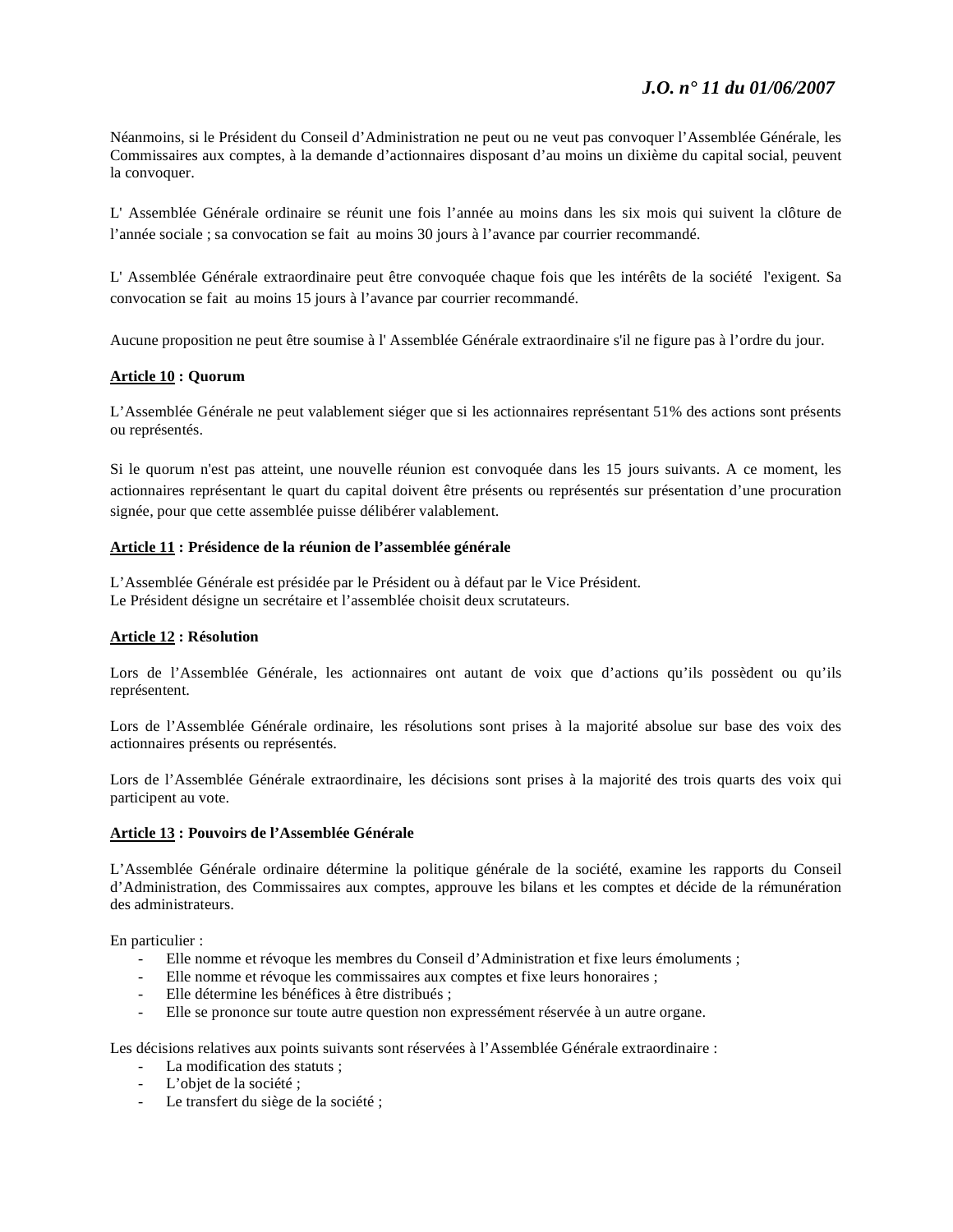- La fusion de la société ;
- L'augmentation et la diminution du capital social ;
- La dissolution et la liquidation de la société ;
- La nomination des liquidateurs et la détermination de leurs honoraires ;
- Tout autre point intéressant la société.

### **Article 14 : Procès-verbal**

Le procès-verbal de l'Assemblée Générale est signé par le Bureau et les actionnaires qui le demandent. Il est enregistré dans le registre approprié. Les copies ou extraits du Procès-verbal à être publiés sont signés par le Président du Conseil d'Administration et après dissolution, par le Président du Comité des liquidateurs.

### **CHAPITRE IV : CONSEIL D'ADMINISTRATION**

#### **Article 15 : Composition**

La société est administrée par un Conseil d'Administration composé de 5 membres choisis par l'Assemblée Générale.

Néanmoins, tout actionnaire possédant au moins 50% des actions, doit être représenté au Conseil d'Administration.

Le Conseil d'Administration élit en son sein un ou plusieurs administrateurs délégués qui seront chargés de la gestion et du suivi régulier des activités de la société.

Le Conseil d'Administration peut mettre en place une équipe de directeurs chargés de la gestion quotidienne de la société sous sa supervision.

#### **Article 16 : Durée du mandat**

Le mandat des membres du Conseil d'Administration est de deux ans renouvelable. Le remplacement d'un membre du Conseil d'Administration est fait de la même manière que sa nomination.

#### **Article 17 : Délibérations**

Le Conseil d'Administration se réunit une fois le trimestre et aussi souvent que nécessaire. La réunion est convoquée par le Président ou son remplaçant. La réunion se tient à l'endroit indiqué dans la convocation.

Un membre du Conseil d'Administration empêché peut, par procuration écrite, être représenté dans la réunion par un autre membre du Conseil. Un membre ne peut présenter plus d'une procuration.

Les décisions du Conseil d'Administration sont prises à la majorité des membres présents pour autant que la majorité des administrateurs soient personnellement présents.

#### **Article 18 : Procès-verbal**

Les résolutions du Conseil d'Administration sont consignées dans un registre et sont signées par le Président et le Secrétaire.

#### **Article 19 : Pouvoirs du Conseil d'Administration**

Le Conseil d'Administration a les pouvoirs les plus étendus, sans limitation ni réserve pour faire tous les actes d'administration et de disposition qui intéressent la société.

En particulier, le Président du Conseil d'Administration représente la société dans ses relations avec l'administration publique et devant les cours et tribunaux.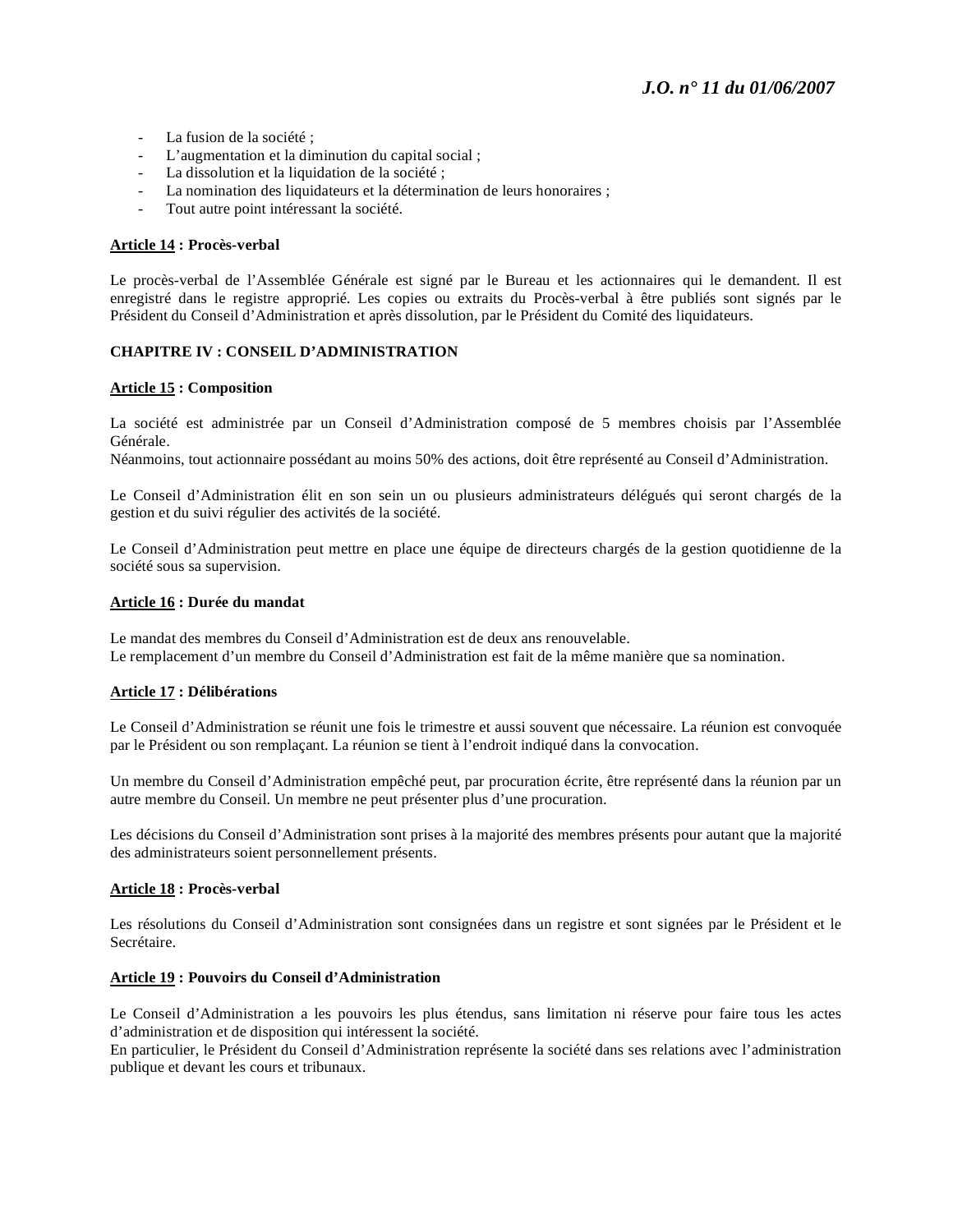### **Article 20 : Responsabilité du Conseil d'Administration**

Dans l'exercice de leurs fonctions, les membres du Conseil d'Administration sont personnellement responsables des actes posés et pourront être poursuivis pour les fautes personnelles commises.

### **Article 21 : Garantie de gestion**

A titre de garantie pour sa gestion, chaque membre du Conseil d'Administration donne une action. Cette action est inaliénable pendant la durée de son mandat.

La mainlevée n'est faite qu'après approbation des bilans et décharge du Conseil d'Administration pour l'année sociale durant laquelle il a exercé ses fonctions.

#### **Article 22 : Rémunération des membres du Conseil d'Administration**

Les membres du Conseil d'Administration reçoivent des émoluments payables annuellement et dont le montant est déterminé par l'Assemblée Générale.

Un membre qui cesse ses fonctions au courant de l'année reçoit des émoluments proportionnels à la période pendant laquelle il a exercé les fonctions d'administrateur (prorata temporis).

### **CHAPITRE V : COMMISSAIRES AUX COMPTES**

#### **Article 23 : Commissaires aux comptes**

L'Assemblée Générale ordinaire nomme deux commissaires aux comptes actionnaires ou non pour superviser les opérations de la société. Ils sont révocables à tout moment.

Les commissaires aux comptes ont accès à toutes les opérations de la société. Ils peuvent consulter sans les déplacer, les livres comptables, les procès-verbaux et en général, tout autre document de la société. Ils reçoivent chaque année un rapport résumant l'état des avoirs et des obligations avec les bilans et les inventaires.

Les commissaires aux comptes sont responsables de leur mandat. Ils ne peuvent engager aucune responsabilité personnelle pour les actes accomplis au nom de la société.

Sans préjudice aux dispositions de la loi portant organisation des sociétés commerciales, les dépenses engagées quant à la production des documents sont remboursées par la société sur présentation des pièces justificatives.

### **CHAPITRE VI : EXERCICE SOCIAL – INVENTAIRE – BILAN – REPARTITION DES BENEFICES**

#### **Article 24 : Exercice social**

L'exercice social commence le 1<sup>er</sup> janvier et se termine le 31 décembre de chaque année. Le premier exercice commence à partir de la date d'immatriculation au registre de commerce et se termine le 31 décembre suivant.

### **Article 25 : Inventaire – Bilan**

A la fin de chaque exercice, sous les soins du Conseil d'Administration, il est établi un bilan, le compte des pertes et profits, un inventaire du portefeuille ainsi que la liste des actionnaires qui n'ont pas entièrement libéré leurs actions.

Cette situation est transmise aux commissaires aux comptes dans 45 jours avant la tenue de l'Assemblée Générale.

Les bilans et les comptes doivent être disponibles au siège de la société 15 jours avant la tenue de l'Assemblée Générale.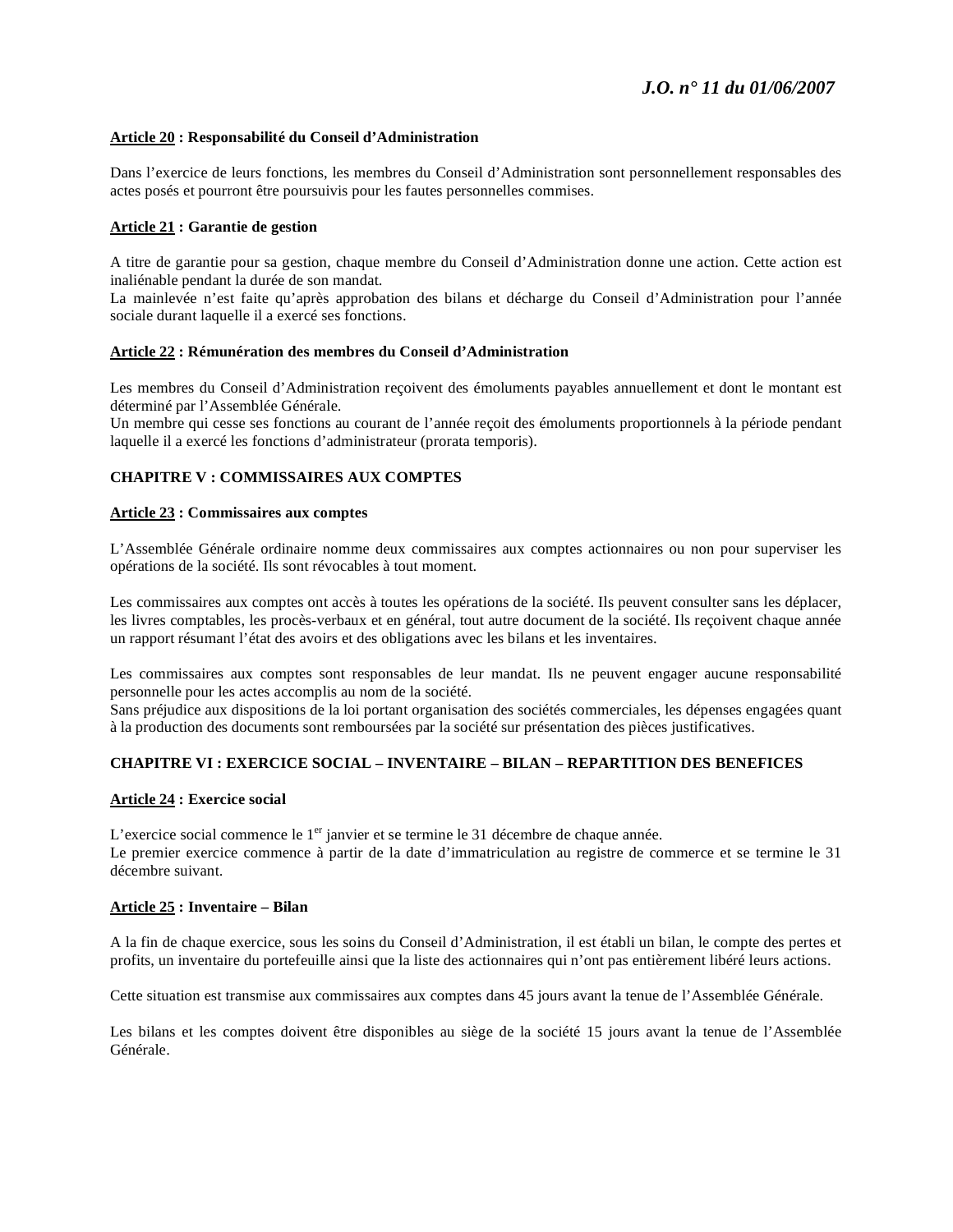### **Article 26 : Réserve et distribution des dividendes**

Sur le bénéfice net de la société, un prélèvement de 5% est affecté à la réserve légale. Ce prélèvement cesse d'être obligatoire lorsque le fonds atteint 10% du capital social. L'Assemblée Générale peut décider la création des réserves facultatives. Le reste des bénéfices est distribué aux actionnaires comme dividendes.

### **Article 27 : Payement de dividendes**

Le payement des dividendes est annuellement effectué au temps et lieu choisi par l'Assemblée Générale.

Pour les dividendes non réclamées pour une raison ou une autre, il est fait application de la loi rwandaise en la matière.

### **Article 28 : Publication**

Dans les trois mois qui suivent leur approbation, les bilans et les comptes de la société sont publiés au Journal Officiel sous les soins du Conseil d'Administration.

### **CHAPITRE VII : DISSOLUTION ET LIQUIDATION**

#### **Article 29 : Dissolution**

La société peut être dissoute par l'Assemblée Générale extraordinaire sur proposition du Conseil d'Administration.

Au cas où la perte atteint  $\frac{1}{4}$  du capital, le Conseil d'Administration doit convoquer tous les actionnaires à l'Assemblée Générale extraordinaire pour prendre des mesures de redressement.

Au cas où la perte atteint la moitié du capital social, la dissolution peut être prononcée par les actionnaires qui représentent la moitié du capital social.

Au cas où la perte atteint  $\frac{3}{4}$  du capital social, la société est dissoute sur demande de toute personne intéressée à moins que le capital soit augmenté jusqu'à concurrence du minimum légal exigé.

### **Article 30 : Liquidation**

Lors de la liquidation pour une raison quelconque, l'Assemblée Générale nomme un ou plusieurs liquidateurs et fixe leurs rémunérations. Sur demande de l'Assemblée Générale, le Comité des liquidateurs est choisi selon la réglementation en la matière.

La nomination des liquidateurs met fin aux fonctions des membres du Conseil d'Administration et des Commissaires aux comptes. Pendant la liquidation, l'Assemblée Générale conserve ses pouvoirs.

L'Assemblée Générale est convoquée et présidée par le Président du Comité des liquidateurs. Les liquidateurs doivent convoquer l'Assemblée Générale si un groupe des actionnaires représentant au moins 1/5<sup>ème</sup> du capital social le demande et doivent mettre à l'ordre du jour la question soulevée par ce groupe. Les liquidateurs ont un pouvoir élargi de procéder à la liquidation sauf ce qui est expressément réservé à l'Assemblée Générale.

### **CHAPITRE VIII : DISPOSITIONS FINALES**

#### **Article 31 : Législation applicable**

Pour tout ce qui n'est pas précisé dans les présents statuts, les actionnaires s'en remettent à la réglementation en vigueur en matière de société au Rwanda.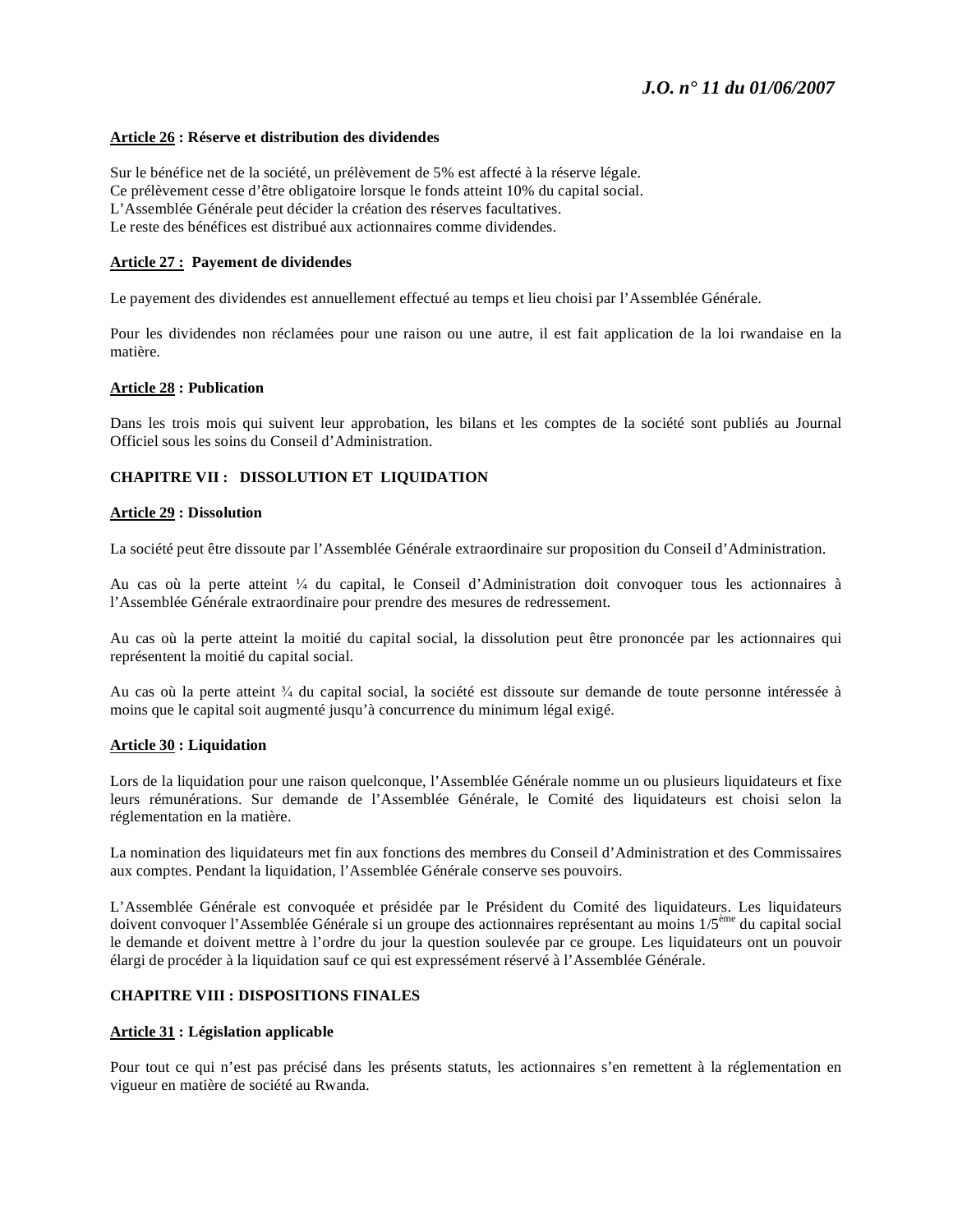## **Article 32 : Frais de constitution**

Les frais de constitution de la société sont estimés à DEUX MILLIONS SIX CENT DIX-NEUF MILLE TROIS CENTS FRANCS RWANDAIS (2.619.300 Frw).

### **Article 33 : Nomination des administrateurs.**

Les actionnaires ci-après sont désignés comme administrateurs pour le premier mandat.

1. FUNDIRA Léon 2. HABUMUREMYI Eric 3. NDEMIRE Olivier 4. MUHIMPUNDU Mireille 5. NYIRIGIRA Eric

Fait à Kigali, le 08/11/2006

### **LES ACTIONNAIRES :**

| 1. | ABIMANA R. Eugène (sé)           | 30. MUNYANKINDI Védaste (sé)        |  |
|----|----------------------------------|-------------------------------------|--|
| 2. | BIENVENU Emile (sé)              | 31. MUREKATETE M. Denise (sé)       |  |
| 3. | BUKI KAZE Gégé (sé)              | 32. MUTEMBE Eulade (sé)             |  |
| 4. | DISI Diane (sé)                  | 33. MUZOLA VIEIRA (sé)              |  |
| 5. | FUNDIRA Léon (sé)                | 34. NDEMIRE Olivier (sé)            |  |
| 6. | GAHONGAYIRE Monique (sé)         | 35. NGABO Nathalie (sé)             |  |
| 7. | GAKINAHE Godelieve (sé)          | 36. NSABIMANA Stanley (sé)          |  |
| 8. | GAPARAYI Patrick (sé)            | 37. NSENGIYUMVA Innocent (sé)       |  |
| 9. | GASANA Deo (sé)                  | 38. NTABIRIHO Alice-Wylla (sé)      |  |
|    | 10. GISAGARA Alex (sé)           | 39. NYINAWINKINDI Marie-Claire (sé) |  |
|    | 11. HABIMANA Jacques (sé)        | 40. NYIRASANGWA Godelieve (sé)      |  |
|    | 12. HABUMUREMYI Eric (sé)        | 41. NYIRIGIRA Eric (sé)             |  |
|    | 13. HATANGIMBABAZI Silidion (sé) | 42. RUDAKEMWA J. Bosco (sé)         |  |
|    | 14. HITAYEZU Félix (sé)          | 43. RUTAGANDA Vincent (sé)          |  |
|    | 15. ISHIMWE Alain (sé)           | 44. RUTAMBIKA Noël (sé)             |  |
|    | 16. KABAGABO Rose (sé)           | 45. RUZINDAZA Alexis (sé)           |  |
|    | 17. KABALISA Max (sé)            | 46. RWABUKERA Fidèle (sé)           |  |
|    | 18. KABATENDE Joseph (sé)        | 47. RWEKAZA Gad (sé)                |  |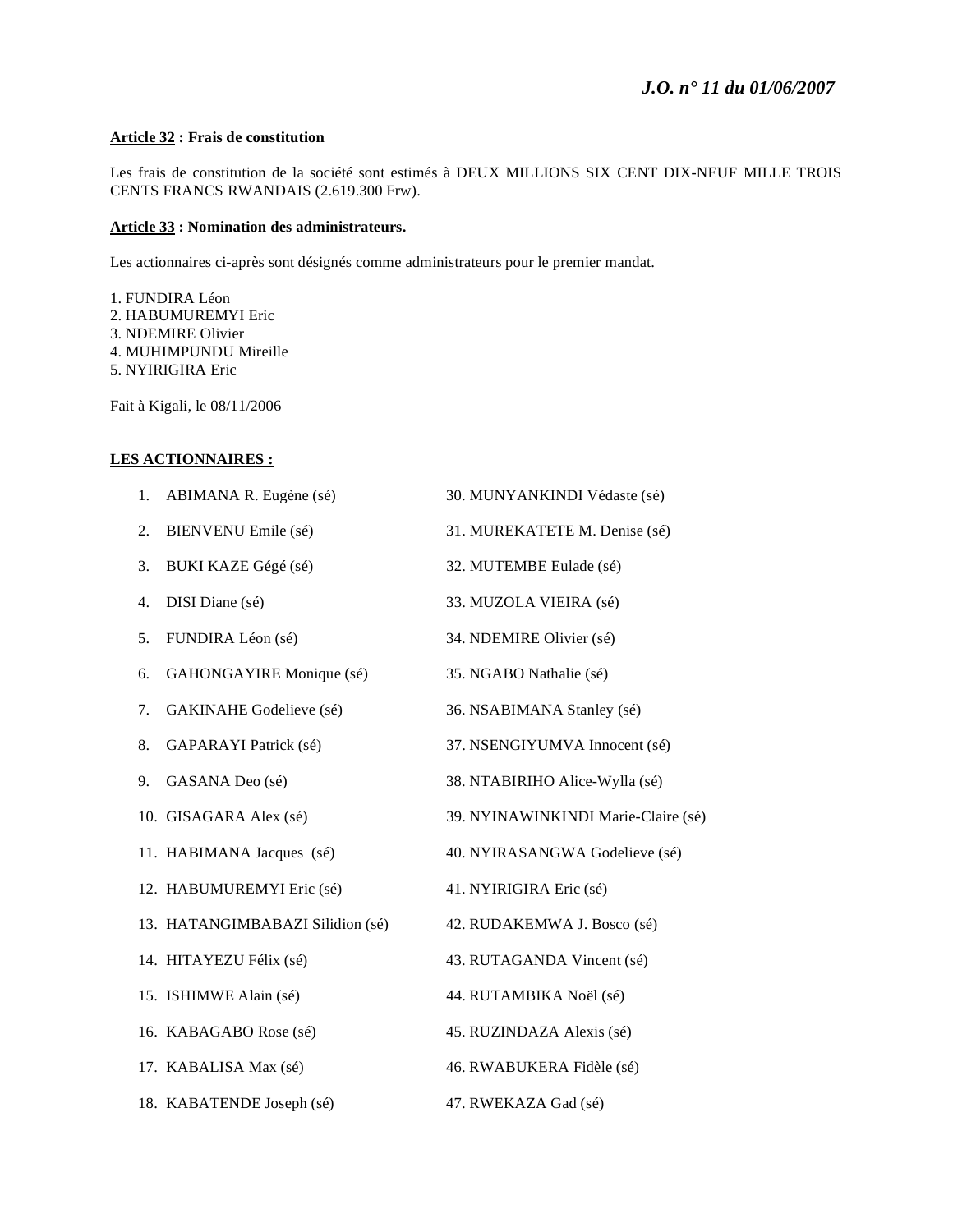# *J.O. n° 11 du 01/06/2007*

| 19. KALISA Ernest (sé)         | 48. SAGWA Evans (sé)           |  |
|--------------------------------|--------------------------------|--|
| 20. KARANGWA Charles (sé)      | 49. SASITA R. Charles (sé)     |  |
| 21. KARITANYI Canisius (sé)    | 50. SEKAMANA Providence (sé)   |  |
| 22. KAYITESI Elise (sé)        | 51. SHEMA NGOGA Fabrice (sé)   |  |
| 23. MAJABO Joseph (sé)         | 52. SOMAYIRE Antoine (sé)      |  |
| 24. MUGANGA Raymond (sé)       | 53. TAYARI J. Claude (sé)      |  |
| 25. MUHIMPUNDU Mireille (sé)   | 54. UWAMWEZI Lisa (sé)         |  |
| 26. MUKANKUBITO Immaculée (sé) | 55. UWANYIRIGIRA Badienne (sé) |  |
| 27. MUKERABIRORI Aline (sé)    | 56. UWIMANA Athalie (sé)       |  |
| 28. MUKUNDWA Marie-Grâce (sé)  | 57. UWINEZA Elise (sé)         |  |
| 29. MUNYANEZA Christine (sé)   | 58. UWURUKUNDO Julius (sé)     |  |

### **ACTE NOTARIE NUMERO 00259, VOLUME VI**

L'an deux mille six, le huitième jour du mois de novembre ; Nous KAYIRANGA Jean Baptiste, Notaire Officiel du District de Gasabo, étant et résidant à Gasabo, certifions que l'acte dont les clauses sont reproduites ci- avant Nous a été présenté par:

- 1. ABIMANA R. Eugène, résidant à Gasabo, Ville de Kigali
- 2. BIENVENU Emile, résidant à Huye, Province du Sud
- 3. BUKI KAZE Gégé, résidant à Gasabo, Ville de Kigali
- 4. DISI Diane, résidant à Gasabo, Ville de Kigali
- 5. FUNDIRA Léon, résidant à Gasabo, Ville de Kigali
- 6. GAHONGAYIRE Monique, résidant à Gasabo, Ville de Kigali
- 7. GAKINAHE Godelieve, résidant à Kicukiro, Ville de Kigali
- 8. GAPARAYI Patrick, résidant à Nyarugenge, Ville de Kigali
- 9. GASANA Deo, résidant à Kicukiro, Ville de Kigali
- 10. GISAGARA Alex, résidant à Kicukiro, Ville de Kigali
- 11. HABIMANA Jacques, résidant à Ngororero, Province de l'Ouest
- 12. HABUMUREMYI Eric, résidant à Gasabo, Ville de Kigali
- 13. HATANGIMBABAZI Silidion, résidant à Huye, Province du Sud
- 14. HITAYEZU Félix, résidant à Kicukiro, Ville de Kigali
- 15. ISHIMWE Alain, résidant à Nyarugenge, Ville de Kigali
- 16. KABAGABO Rose, résidant à Nyarugenge, Ville de Kigali
- 17. KABALISA Max, résidant à Nyarugenge, Ville de Kigali
- 18. KABATENDE Joseph, résidant à Gasabo, Ville de Kigali
- 19. KALISA Ernest, résidant à Kicukiro, Ville de Kigali
- 20. KARANGWA Charles, résidant à Huye, Province du Sud
- 21. KARITANYI Canisius, résidant à Gasabo, Ville de Kigali
- 22. KAYITESI Elise, résidant à Nyarugenge, Ville de Kigali
- 23. MAJABO Joseph, résidant à Gasabo, Ville de Kigali
- 24. MUGANGA Raymond, résidant à Huye, Province du Suc
- 25. MUHIMPUNDU Mireille, résidant à Gasabo, Ville de Kigali
- 26. MUKANKUBITO Immaculée, résidant à Gasabo, Ville de Kigali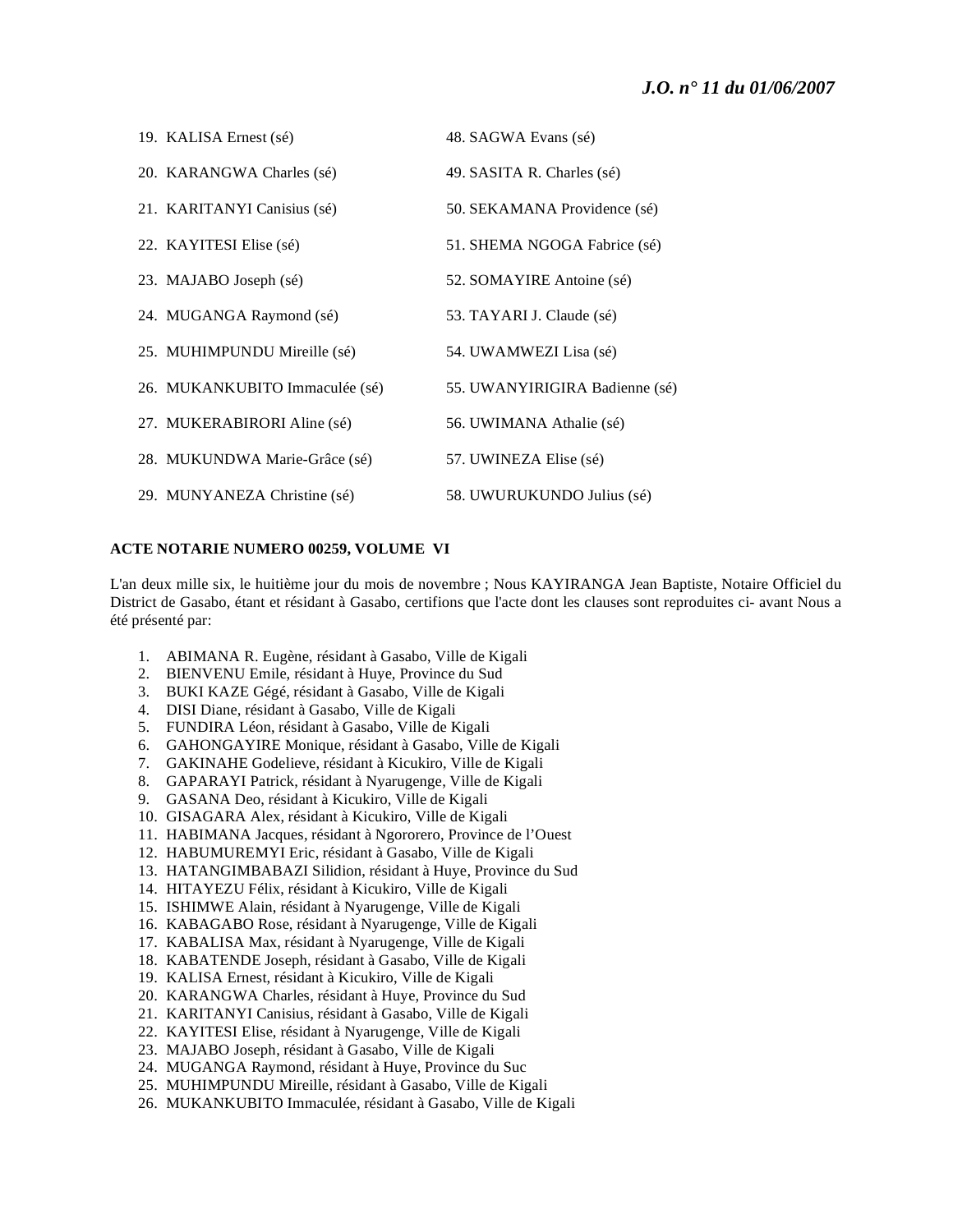27. MUKERABIRORI Aline, résidant à Kicukiro, Ville de Kigali

28. MUKUNDWA Marie-Grâce, résidant à Nyarugenge, Ville de Kigali

29. MUNYANEZA Christine, résidant à Gasabo, Ville de Kigali

30. MUNYANKINDI Védaste, résidant à Kicukiro, Ville de Kigali

31. MUREKATETE M. Denise, résidant à Nyarugenge, Ville de Kigali

32. MUTEMBE Eulade, résidant à Gasabo, Ville de Kigali

33. MUZOLA VIEIRA, résidant à Nyarugenge, Ville de Kigali

34. NDEMIRE Olivier, résidant à Gasabo, Ville de Kigali

35. NGABO Nathalie, résidant à Huye, Province du Sud

36. NSABIMANA Stanley, résidant à Gasabo, Ville de Kigali

37. NSENGIYUMVA Innocent, résidant à Kicukiro, Ville de Kigali

38. NTABIRIHO Alice-Wylla, résidant à Kicukiro, Ville de Kigali

39. NYINAWINKINDI Marie-Claire, résidant à Huye, Province du Sud

40. NYIRASANGWA Godeliève, résidant à Nyarugenge, Ville de Kigali

41. NYIRIGIRA Eric, résidant à Gasabo, Ville de Kigali

42. RUDAKEMWA J. Bosco, résidant à Nyarugenge, Ville de Kigali

43. RUTAGANDA Vincent, résidant à Nyarugenge, Ville de Kigali

44. RUTAMBIKA Noël, résidant à Huye, Province du Sud

45. RUZINDAZA Alexis, résidant à Nyarugenge, Ville de Kigali

46. RWABUKERA Fidèle, résidant à Gasabo, Ville de Kigali

47. RWEKAZA Gad, résidant à Gasabo, Ville de Kigali

48. SAGWA Evans, résidant à Gasabo, Ville de Kigali

49. SASITA R. Charles, résidant à Gasabo, Ville de Kigali

50. SEKAMANA Providence, résidant à Kicukiro, Ville de Kigali

51. SHEMA NGOGA Fabrice, résidant à Gasabo, Ville de Kigali

52. SOMAYIRE Antoine, résidant à Nyarugenge, Ville de Kigali

53. TAYARI J. Claude, résidant à Nyarugenge, Ville de Kigali

54. UWAMWEZI Lisa, résidant à Gasabo, Ville de Kigali

55. UWANYIRIGIRA Badienne, résidant à Kicukiro, Ville de Kigali

56. UWIMANA Athalie, résidant à Gasabo, Ville de Kigali

57. UWINEZA Elise, résidant à Gasabo, Ville de Kigali

58. UWURUKUNDO Julius, résidant à Nyarugenge, Ville de Kigali

En présence de NSENGIMANA Amiel et de MURORUNKWERE Marie Josée, témoins instrumentaires à ce requis et réunissant les conditions exigées par la loi.

Lecture du contenu de l'acte ayant été faite aux comparants et aux témoins, les comparants ont déclaré devant Nous et en présence desdits témoins que l'acte tel qu'il est rédigé renferme bien l'expression de leur volonté.

En foi de quoi, le présent acte a été signé par les comparants, les témoins et Nous, Notaire et revêtu du sceau de l'Office Notarial de Gasabo.

#### **LES COMPARANTS:**

| 1. ABIMANA R. Eugène (sé) | 30. MUNYANKINDI Védaste (sé)  |  |
|---------------------------|-------------------------------|--|
| 2. BIENVENU Emile (sé)    | 31. MUREKATETE M. Denise (sé) |  |
| 3. BUKI KAZE Gégé (sé)    | 32. MUTEMBE Eulade (sé)       |  |
| 4. DISI Diane (sé)        | 33. MUZOLA VIEIRA (sé)        |  |
| 5. FUNDIRA Léon (sé)      | 34. NDEMIRE Olivier (sé)      |  |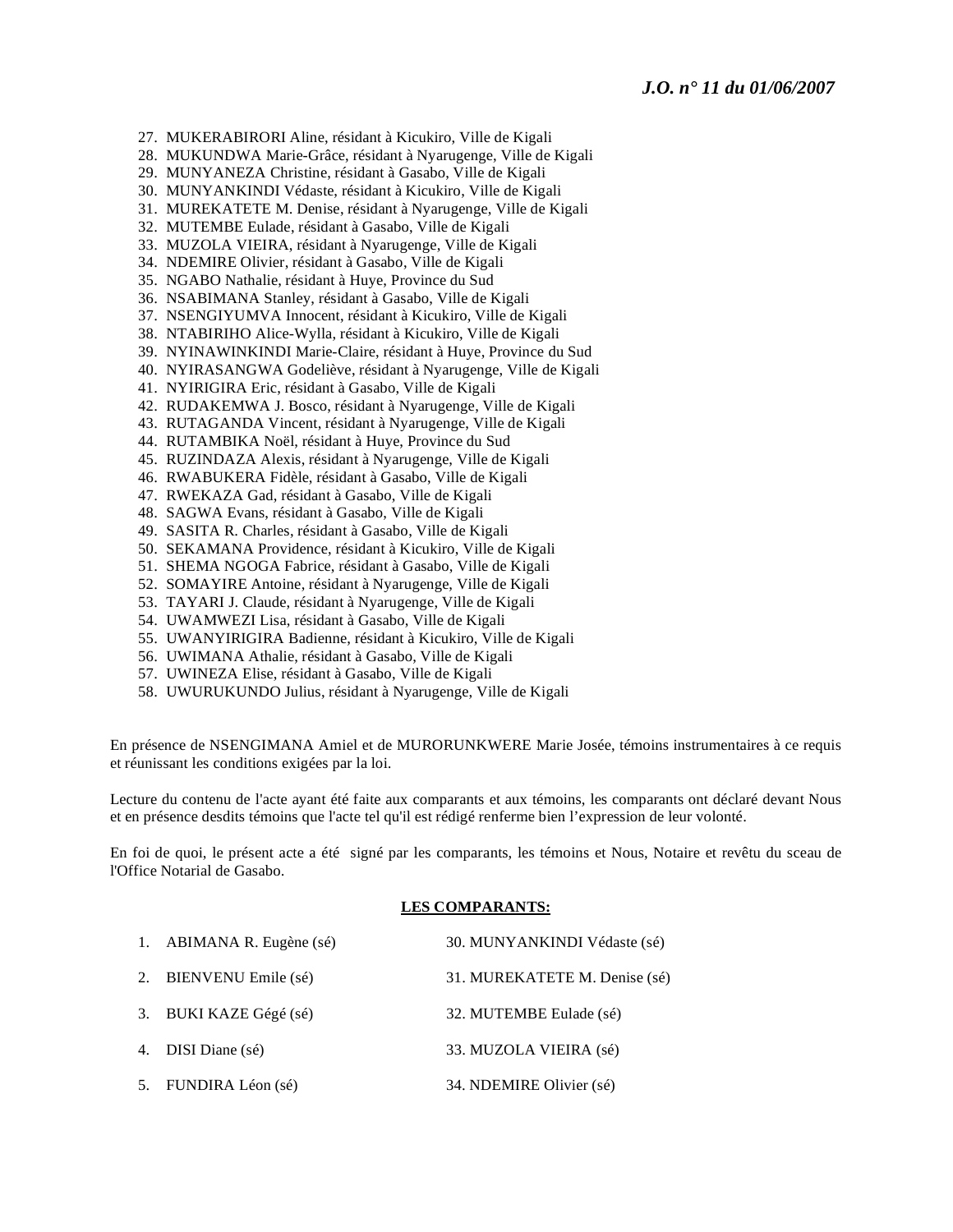# *J.O. n° 11 du 01/06/2007*

| 6. | GAHONGAYIRE Monique (sé)         | 35. NGABO Nathalie (sé)             |
|----|----------------------------------|-------------------------------------|
| 7. | GAKINAHE Godelieve (sé)          | 36. NSABIMANA Stanley (sé)          |
| 8. | GAPARAYI Patrick (sé)            | 37. NSENGIYUMVA Innocent (sé)       |
| 9. | GASANA Deo (sé)                  | 38. NTABIRIHO Alice-Wylla (sé)      |
|    | 10. GISAGARA Alex (sé)           | 39. NYINAWINKINDI Marie-Claire (sé) |
|    | 11. HABIMANA Jacques (sé)        | 40. NYIRASANGWA Godelieve (sé)      |
|    | 12. HABUMUREMYI Eric (sé)        | 41. NYIRIGIRA Eric (sé)             |
|    | 13. HATANGIMBABAZI Silidion (sé) | 42. RUDAKEMWA J. Bosco (sé)         |
|    | 14. HITAYEZU Félix (sé)          | 43. RUTAGANDA Vincent (sé)          |
|    | 15. ISHIMWE Alain (sé)           | 44. RUTAMBIKA Noël (sé)             |
|    | 16. KABAGABO Rose (sé)           | 45. RUZINDAZA Alexis (sé)           |
|    | 17. KABALISA Max (sé)            | 46. RWABUKERA Fidèle (sé)           |
|    | 18. KABATENDE Joseph (sé)        | 47. RWEKAZA Gad (sé)                |
|    | 19. KALISA Ernest (sé)           | 48. SAGWA Evans (sé)                |
|    | 20. KARANGWA Charles (sé)        | 49. SASITA R. Charles (sé)          |
|    | 21. KARITANYI Canisius (sé)      | 50. SEKAMANA Providence (sé)        |
|    | 22. KAYITESI Elise (sé)          | 51. SHEMA NGOGA Fabrice (sé)        |
|    | 23. MAJABO Joseph (sé)           | 52. SOMAYIRE Antoine (sé)           |
|    | 24. MUGANGA Raymond (sé)         | 53. TAYARI J. Claude (sé)           |
|    | 25. MUHIMPUNDU Mireille (sé)     | 54. UWAMWEZI Lisa (sé)              |
|    | 26. MUKANKUBITO Immaculée (sé)   | 55. UWANYIRIGIRA Badienne (sé)      |
|    | 27. MUKERABIRORI Aline (sé)      | 56. UWIMANA Athalie (sé)            |
|    | 28. MUKUNDWA Marie-Grâce (sé)    | 57. UWINEZA Elise (sé)              |
|    | 29. MUNYANEZA Christine (sé)     | 58. UWURUKUNDO Julius (sé)          |

### **LES TEMOINS**:

1. NSENGIMANA Amiel 2. MURORUNKWERE Marie Josée  $(s\acute{e})$  (sé)

**LE NOTAIRE** KAYIRANGA Jean Baptiste (sé)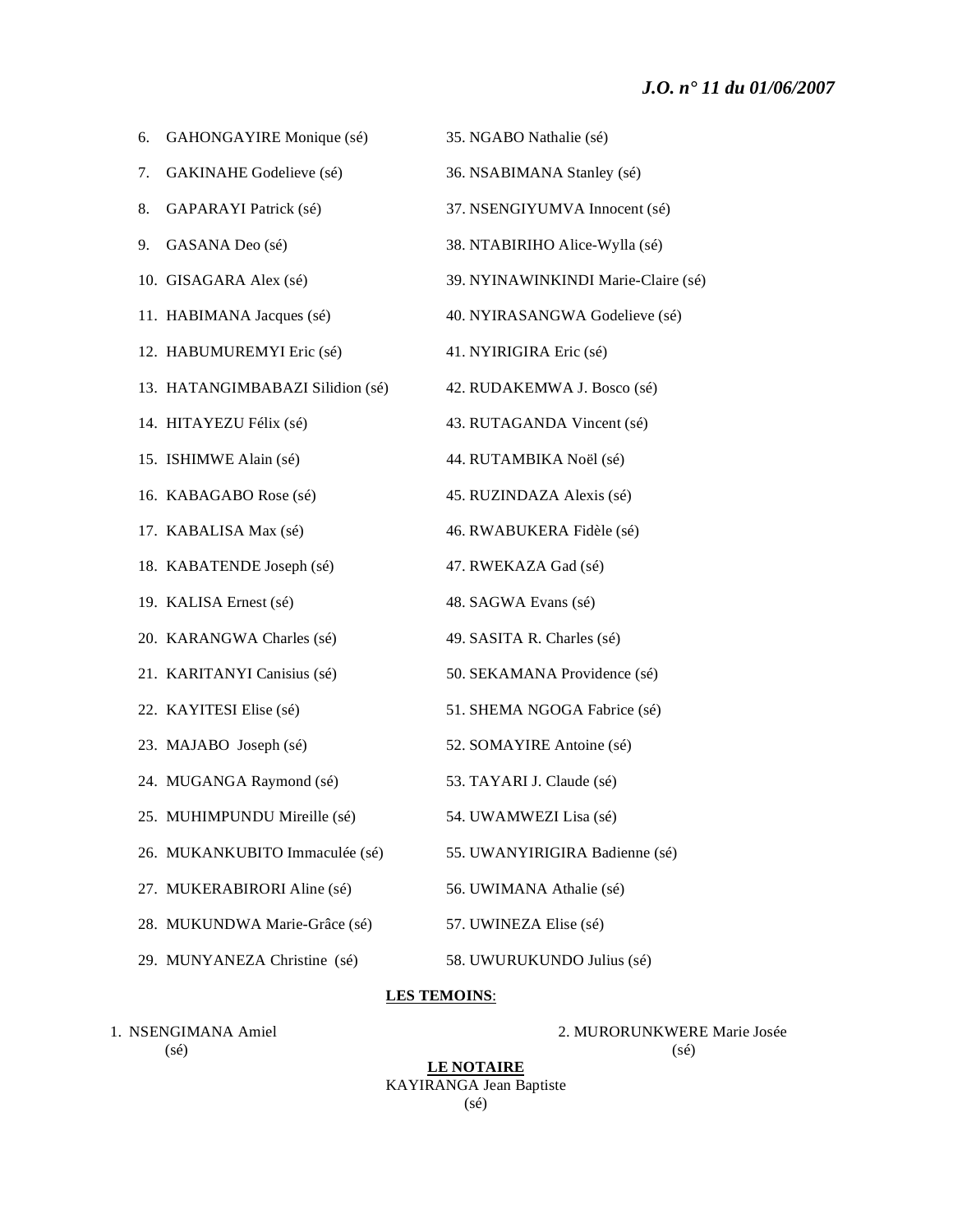### **DROITS PERCUS:**

Frais d'acte: Deux mille cinq cents francs rwandais, enregistré par Nous KAYIRANGA Jean Baptiste, Notaire Officiel du District de Gasabo, étant et résidant à Gasabo, sous le numéro 00259, Volume VI, dont coût deux mille cinq cents francs rwandais perçus suivant quittance n°……… du ... novembre deux mille six, délivrée par le Receveur du District.

#### **LE NOTAIRE**:

KAYIRANGA Jean Baptiste (sé)

#### **FRAIS D'EXPEDITION:**

POUR EXPEDITION AUTHENTIQUE DONT COUT CINQUANTE ET UN MILLE DEUX CENTS FRANCS RWANDAIS, PERCUS POUR UNE EXPEDITION AUTHENTIQUE SUR LA MEME QUITTANCE.

#### **LE NOTAIRE**

KAYIRANGA Jean Baptiste  $(s\acute{e})$ 

#### **A.S. n° 42109**

Reçu en dépôt au greffe du Tribunal de Grande Instance de Nyarugenge, le 13/02/2007 et inscrit au registre ad hoc des actes de société sous le n° 097/07/ Kigali le dépôt des statuts de la société SOPHAR S.A.

### **Droits perçus :**

- Droits de dépôt : 5000 FRS

- Doit proportionnel (1,20% du capital) : 1.384.800 FRS
- Suivant quittance n° 2544229 du 02/02/2007

**LE GREFFIER DU TRIBUNAL DE GRANDE INSTANCE DE NYARUGENGE MUNYENTWALI Charles** 

**(sé)**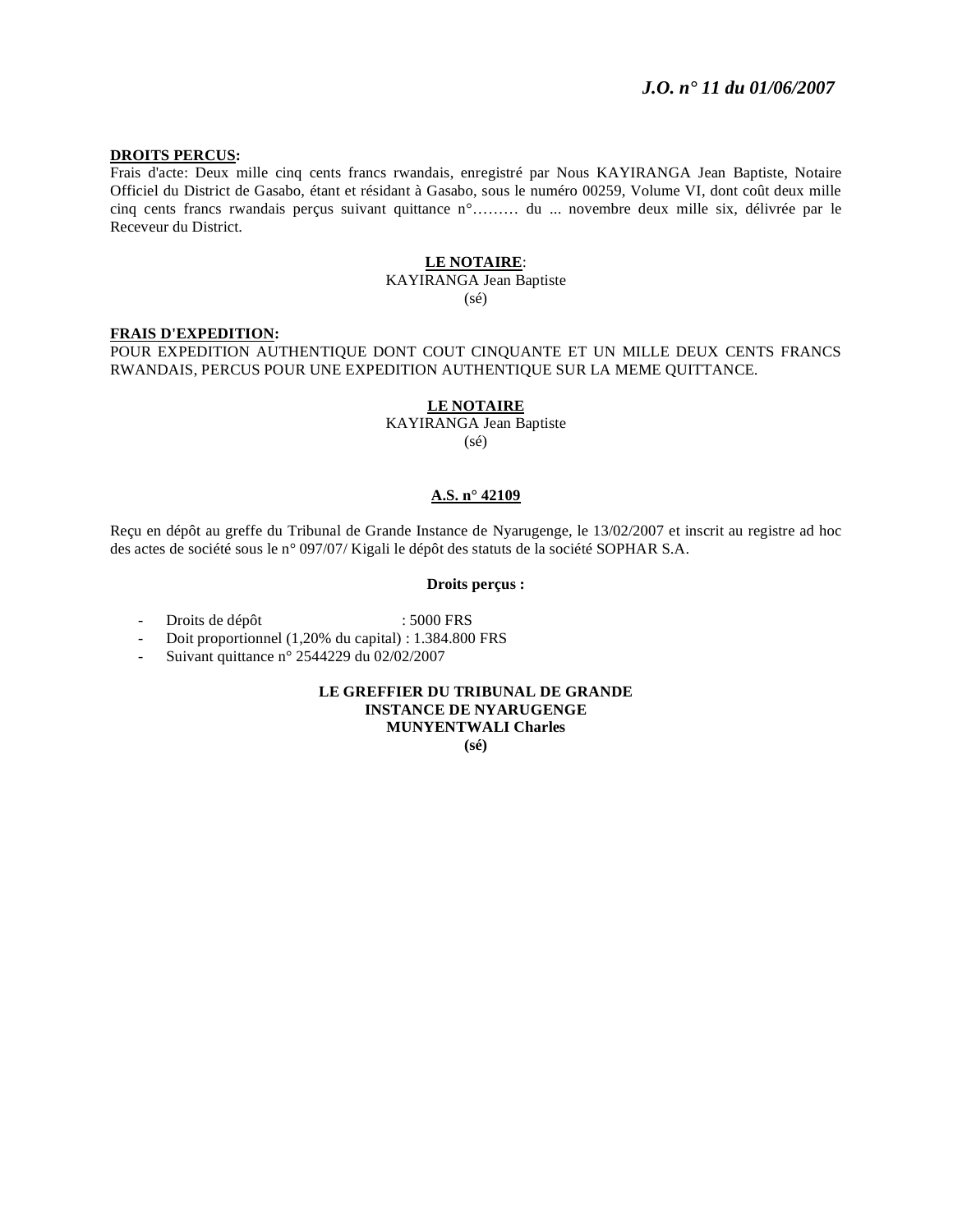### **STATUTS SORVEPEX SARL**

Entre les soussignés,

- **Monsieur HANYURWIMFURA Pascal-Baylon,** Expert Comptable, résidant à REMERA , District GASABO , Ville de Kigali;
- **Madame INGABIRE Marie Rose,** Bibliothéconomiste, résidant à REMERA, District GASABO, Ville de Kigali;
- **Maître MURAGIJIMANA Emmanuel,** Licencié en Droit ,résidant à GIKONDO, District Kicukiro, Ville de Kigali;
- **Mademoiselle UMUTONI Laetitia,** Licencié en Math Physique, résidant à REMERA , District de GASABO , Ville de Kigali;

Il est constitué une société à responsabilité limitée qui est régie par les statuts ci-après et par la législation rwandaise en la matière.

### **TITRE PREMIER : DENOMMINATION, OBJET, SIEGE, DUREE**

### **Article premier :**

La société adopte la forme de société à responsabilité limitée dénommée «Société Rwandaise de Ventes Publiques et d'Expertises », SORVEPEX S.A.R.L. en sigle.

### **Article 2 :**

La société a pour objet :

- La fourniture des services d'organisation, de ventes publiques et d'expertises des biens mobiliers neufs ou usagés et des biens immobiliers ;
- L'importation et la commercialisation des biens mobiliers neufs ou usagés ;
- Fournir les services de déménagement et de dédouanement ;
- La gestion des marchés et des appels d'offres ;
- La gestion de services automobile et de transport ;
- La brocante.

La société peut effectuer toutes opérations juridiques, financières, économiques et industrielles se rattachant directement ou indirectement à son objet.

Elle pourra s'intéresser par voie d'apport, de fusion, de souscription, d'intervention financière ou de toute autre manière à toute entreprise ayant un objet similaire ou connexe, de nature à favoriser son plein développement.

L'objet de la société ainsi défini pourra, à tout moment, être modifié par l'Assemblée Générale. La société pourra, sur décision de l'Assemblée Générale, être transformée en une société d'un autre type ou d'une autre forme, sans que cette transformation donne naissance à une personne morale nouvelle.

### **Article 3 :**

Le siège social de la société est établi dans la Ville de Kigali. Il pourra être transféré en tout autre endroit de la République sur décision de l'Assemblée Générale des associés.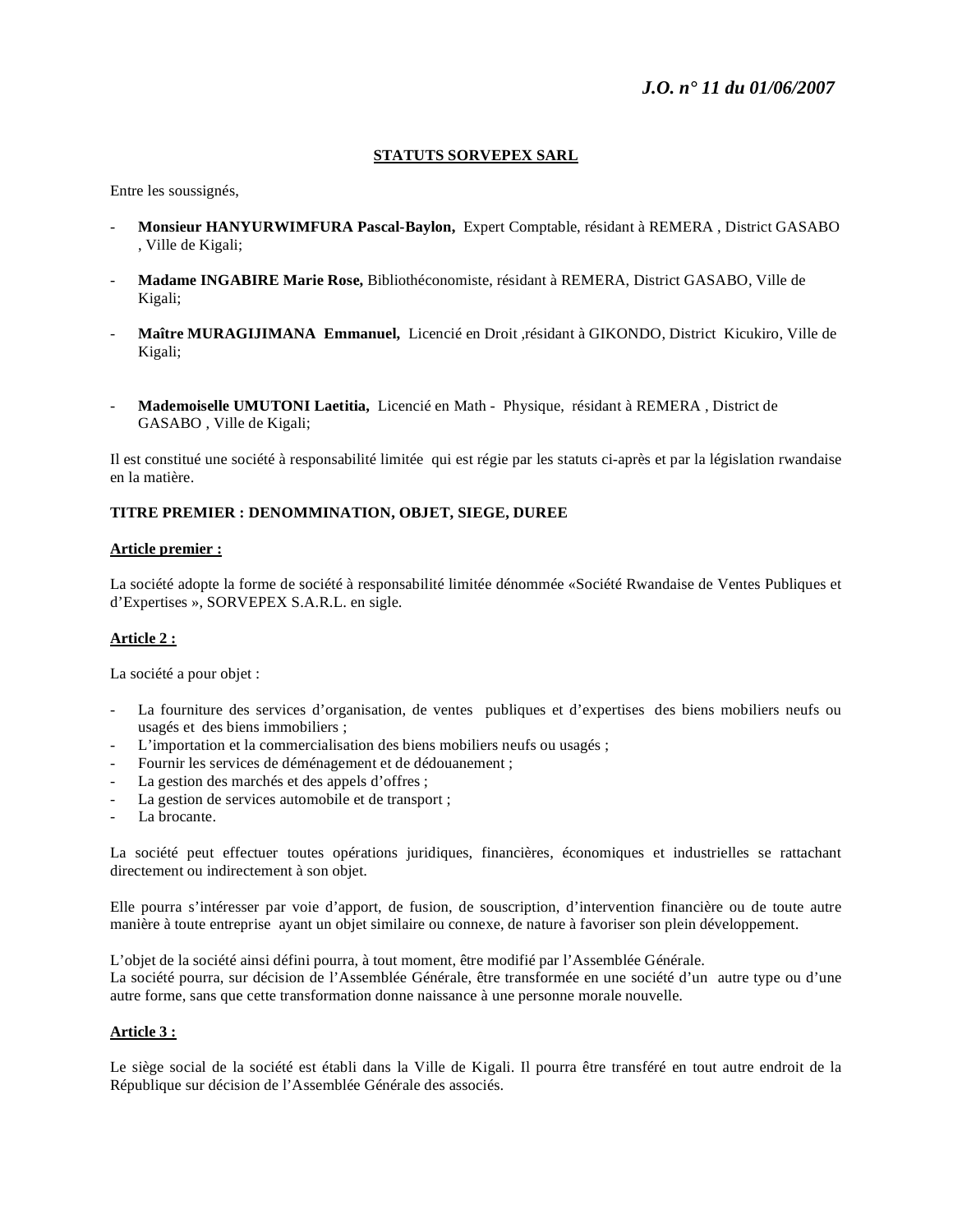La société pourra établir des agences, succursales, centres d'exploitation en différents lieux de la République ou à l'étranger.

### **Article 4 :**

La société est créée pour une durée indéterminée à dater du jour de son immatriculation au registre de commerce.

### **TITRE II : CAPITAL SOCIAL, PARTS SOCIALES**

### **Article 5 :**

Le capital social est fixé à deux millions de francs rwandais (Frw 2 000 000) représenté par 2000 parts sociales d'une valeur nominale de 1000 francs rwandais chacune.

Le capital social est souscrit et entièrement libéré comme suit :

| Noms et Prénoms              | Nombre de<br>parts sociales | Valeur en FRW |
|------------------------------|-----------------------------|---------------|
|                              |                             |               |
| <b>HANYURWIMFURA Pascal</b>  | 1500                        | 1 500 000     |
|                              |                             |               |
| <b>INGABIRE Rose</b>         | 200                         | 200 000       |
|                              |                             |               |
| <b>MURAGIJIMANA Emmanuel</b> | 200                         | 200 000       |
|                              |                             |               |
| <b>UMUTONI</b> Laetitia      | 100                         | 100 000       |
|                              |                             |               |
| <b>TOTAL</b>                 | 2 0 0 0                     | 2 000 000     |

### **Article 6 :**

Le capital peut être augmenté ou réduit par la décision de l'Assemblée Générale statuant dans les conditions prévues par la loi relative aux sociétés commerciales.

### **Article 7 :**

Les parts sociales sont nominatives et indivisibles et ne peuvent être cédées qu'avec l'agrément de l'Assemblée Générale, siégeant et délibérant dans les conditions prévues pour la modification des statuts. Les associés jouissent d'un droit de préemption sur les parts cédées par les autres associés.

Les parts sociales de chaque associé sont représentées par une inscription sur le registre des associés.

Aucune transmission de part n'est opposable a la société et aux tiers aussi longtemps qu'elle n'a pas fait l'objet d'une inscription sur le même registre.

## **Article 8 :**

Les certificats constatant les inscriptions au registre, sont délivrés aux associés dans le mois de toute inscription qui les concerne.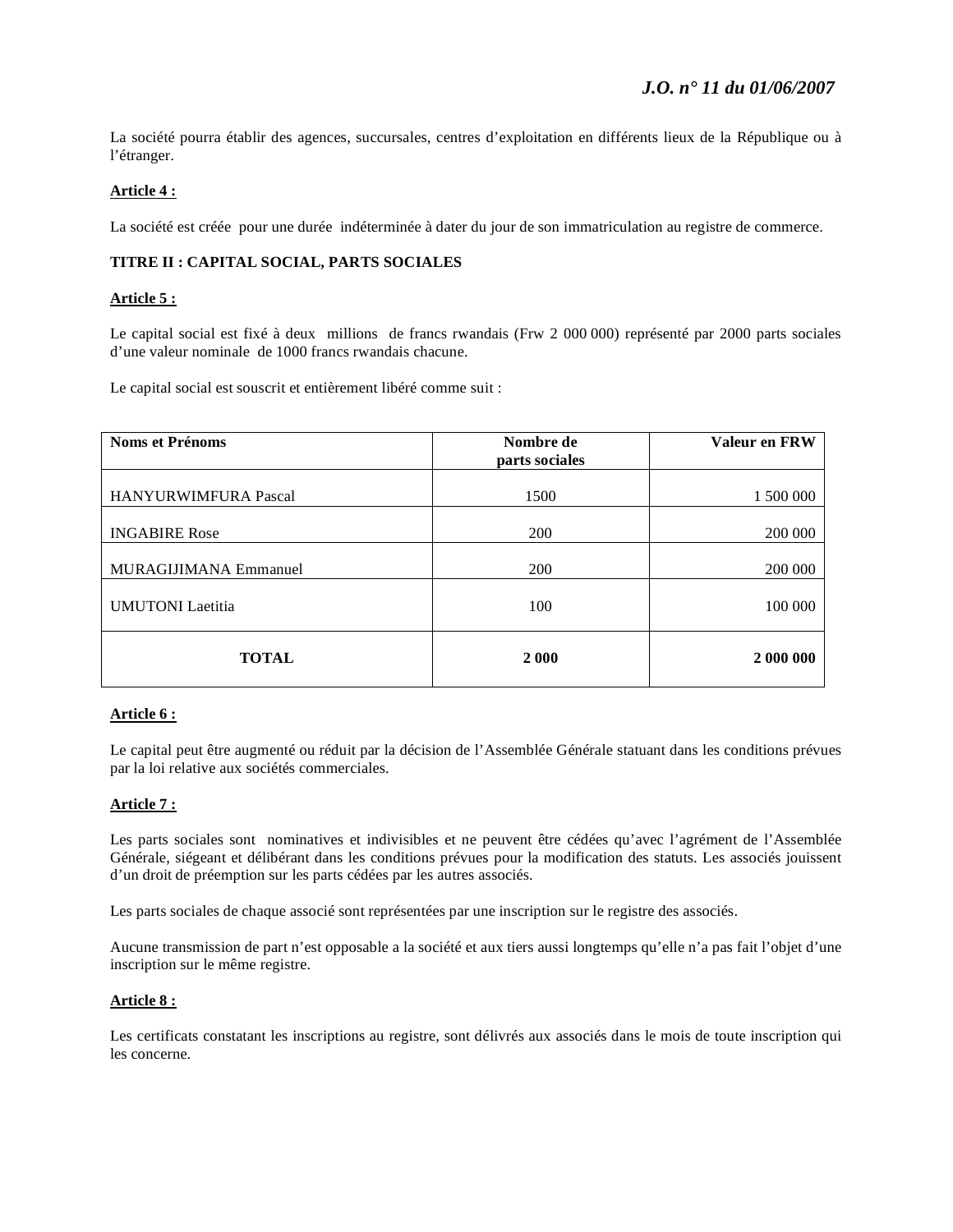### **Article 9 :**

Chaque part confère un droit égal dans la répartition des bénéfices et des produits de la liquidation. Il ne peut être créé en surplus des parts non représentatives du capital.

### **Article 10 :**

La possession d'une part emporte adhésion aux statuts et aux décisions des Assemblées Générales. Les Associés ne sont responsables des engagements de la société que jusqu'à concurrence du montant de leurs parts respectives.

 Les héritiers, ou ayants droit d'un associé ne peuvent, pour quelque motif que ce soit, provoquer l'apposition de scellés sur les livres,les biens ou valeurs de la société, frapper ces derniers d'opposition, en demander le partage ou la licitation, ni s'immiscer en aucune manière dans l'administration de la société. Ils doivent pour l'exercice de leurs droits s'en rapporter aux inventaires sociaux et aux délibérations de l'Assemblée Générale.

### **Article 11 :**

La société n'est pas dissoute par le décès d'un associé. En cas de décès d'un associé, la société continuera avec un ou plusieurs héritiers du défunt agréés par l'Assemblée Générale. En cas de retrait de la succession, la valeur de la part remboursable ou cessible est celle qui résulte du dernier bilan.

### **TITRE III. ADMINISTRATION, DIRECTION, SURVEILLANCE.**

#### **Article 12 :**

La société est administrée par un Directeur Général. Mr. HANYURWIMFURA Pascal est désigné Directeur Général, pour un mandat de trois ans. Son mandat est rééligible.

Le Directeur Général est révocable avant la fin de son mandat dans les conditions prévues par la loi sur les sociétés commerciales.

#### **Article 13 :**

Le Directeur Général a tous pouvoirs pour agir en toutes circonstances au nom de la société et pour accomplir tous actes d'administration qui intéressent la Société. Il accomplit, dans sa compétence, tous les actes qui ne sont pas réservés à l'Assemblée Générale.

Il répond de sa gestion devant l'Assemblée Générale.

#### **Article 14 :**

La surveillance de la société est confiée à un ou plusieurs commissaires aux comptes nommés par l'Assemblée Générale et révocables par elle. La durée de leur mandat est d'un an renouvelable par décision de l'Assemblée Générale des associés.

#### **Article 15 :**

Chaque commissaire a un droit illimité de surveillance et de contrôle sur toutes les opérations de la société. Il peut prendre connaissance des livres, de la correspondance, des procès- verbaux et généralement de toutes les écritures de la société.

Les commissaires aux comptes doivent soumettre à l'Assemblée Générale le résultat de leur mission avec les propositions qu'ils croient convenables pour l'amélioration de la gestion de la société.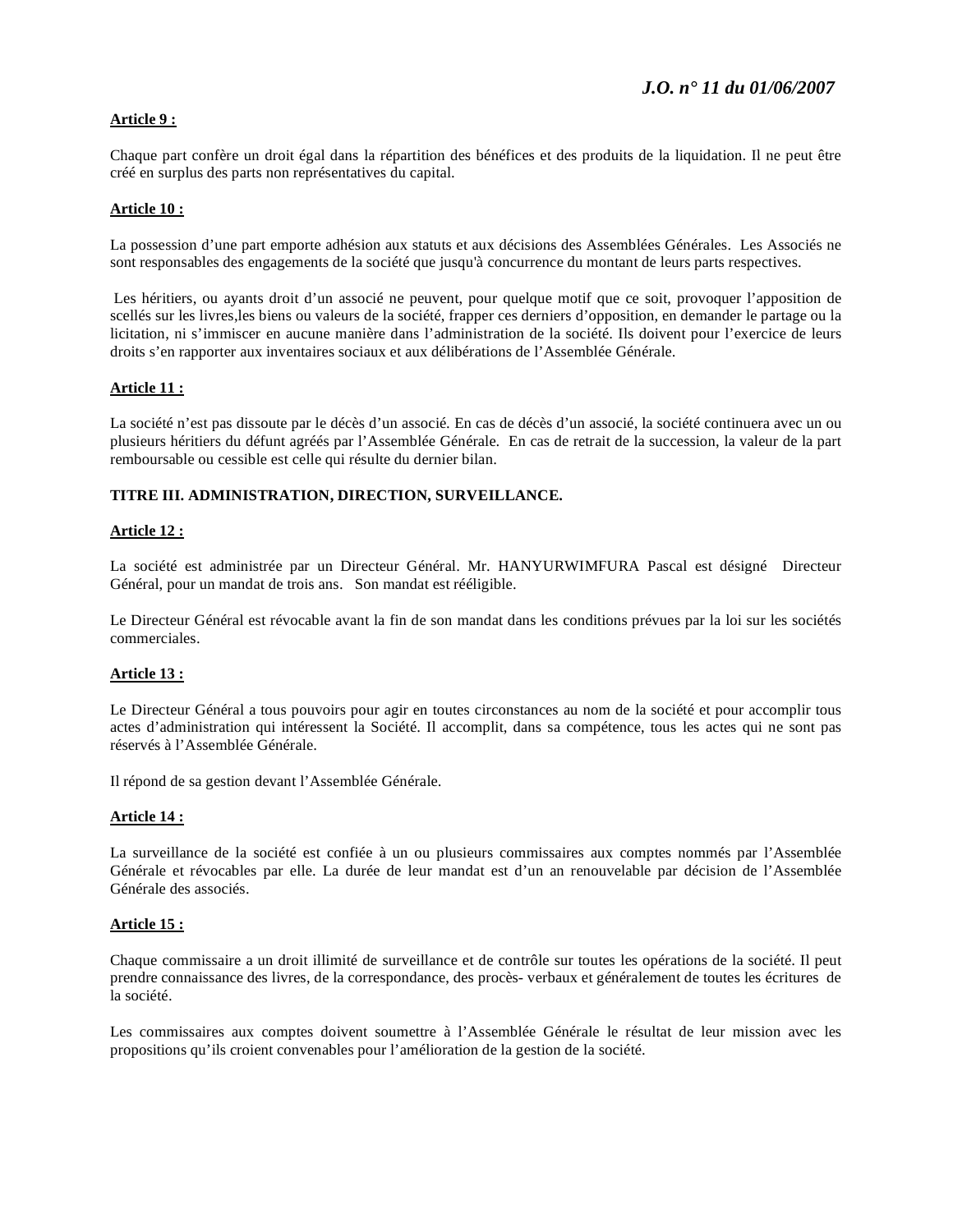### **Article 16 :**

Les rémunérations du ou des commissaires aux comptes consistent en une somme fixe déterminée par l'Assemblée Générale au début et pour la durée du mandat.

En aucun cas, les commissaires aux comptes ne peuvent recevoir d'autres avantages de la société, ni n'exercer aucune autre fonction.

### **Article 17 :**

Le Directeur Générale et les commissaires aux comptes sont responsables, conformément au droit commun, de l'exécution de leur mandat et des fautes commises dans leur gestion.

### **TITRE IV. ASSEMBLEE GENERALE**

#### **Article 18 :**

L'Assemblée Générale, régulièrement constituée, représente l'universalité des associés. Elle a les pouvoirs les plus étendus pour prendre toute décision ou ratifier les actes accomplis dans l'intérêt de la société. Les décisions prises par l'Assemblée Générale sont obligatoires pour tous les associés.

### **Article 19 :**

L'Assemblée Générale ordinaire a lieu le dernier samedi du mois de Février de chaque année, à 10 heures.

L'Assemblée Générale doit réunir les 2/3 des parts sociales. Si cette condition n'est pas remplie, un procès- verbal de carence est dressé, et une nouvelle convocation à laquelle est joint le procès- verbal de carence est alors nécessaire. L'Assemblée Générale a lieu dans les 30 jours qui suivent la date de la nouvelle convocation. Elle délibère valablement quel que soit le nombre des parts sociales représentées.

#### **Article 20 :**

L'Assemblée Générale tant ordinaire qu'extraordinaire, se réunit sur convocation du Directeur Général ou des commissaires aux comptes.

Les convocations contiennent l'ordre du jour et sont adressées, sous pli fermé avec accusé de réception ou par lettre recommandée, adressée individuellement aux associés au moins 15 jours conformément aux dispositions légales régissant la tenue des Assemblées Générales des Sociétés Commerciales.

#### **Article 21 :**

L'Assemblée Générale est présidée par un associé élu au début de la séance. Le président de la séance est assisté d'un secrétaire, également élu. Ils constituent le bureau de l'Assemblée Générale.

Tout associé a le droit de vote et jouit d'une seule voix par part sociale libérée. Les associés peuvent se faire représenter par un mandataire de leur choix, associé ou non.

#### **Article 22 :**

L'Assemblée générale entend le rapport de la direction générale et celui des commissaires aux comptes. Elle délibère et statue sur le bilan, le compte des profits et pertes et sur l'affectation des bénéfices. Elle se prononce sur la décharge de la direction générale et des commissaires aux comptes. Elle procède éventuellement au remplacement du Directeur Général et des commissaires aux comptes sortants, démissionnaires ou décédés.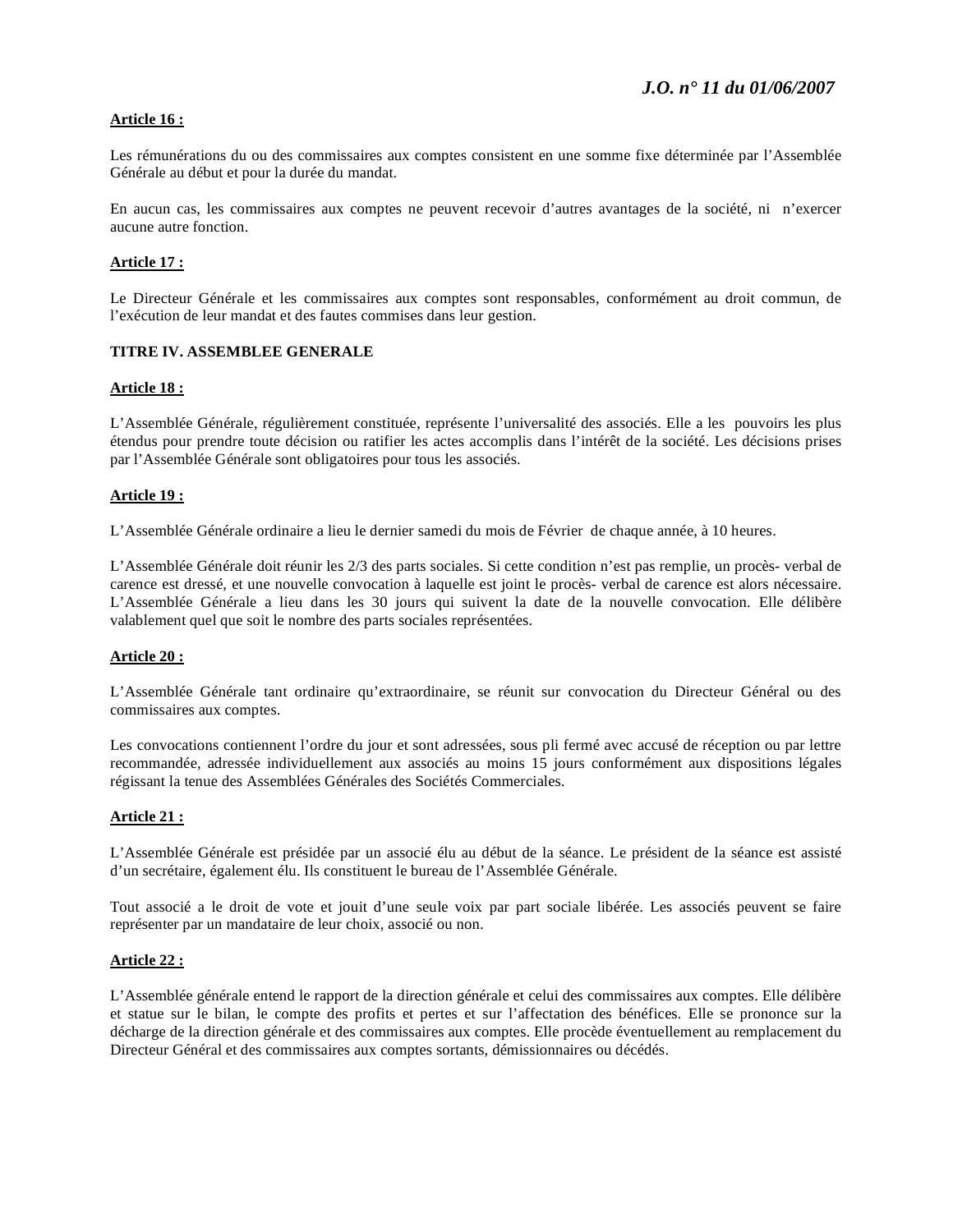## **Article 23 :**

Les décisions de l'Assemblée Générale sont prises conformément aux dispositions légales en la matière.

### **Article 24 :**

Lorsque l'Assemblée est appelée à décider une modification des statuts, la convocation doit indiquer spécialement l'objet de la modification proposée. Si la modification proposée se rapporte à l'objet social, la Direction Générale joindra à la convocation un rapport spécial contenant l'état récent de la situation active et passive de la société. Toute modification des statuts ne peut être décidée qu'à la majorité de  $\frac{3}{4}$  des voix exprimées.

### **Article 25 :**

Les délibérations des Assemblées Générales sont constatées par des procès- verbaux signés par le président de séance et les autres membres du bureau.

### **TITRE V : INVENTAIRE, BILAN, REPARTITION DES BENEFICES, RESERVES**

### **Article 26 :**

L'exercice commercial commence le premier janvier et finit le trente et un décembre. Exceptionnellement, le premier exercice commence le jour de la constitution de la société pour se terminer le trente et un décembre de la même année.

A la fin de chaque exercice, le Directeur Général établit :

- le Bilan ;
- le Compte des pertes et profits ;
- Un rapport sur l'exercice révolu, sur les perspectives d'avenir et sur les mesures à prendre pour la gestion ultérieure de la société ; ce rapport contient un exposé détaillé du bilan et du compte, des indications précises sur l'ensemble des rémunérations ou autres avantages allouées aux organes de la société et la proposition pour la distribution des bénéfices.

### **Article 27 :**

La Direction Générale remet aux commissaires aux comptes les documents de gestion et un rapport sur les opérations de la société quarante-cinq jours au moins avant l'Assemblée Générale ordinaire. Le ou les commissaires aux comptes établissent leur rapport contenant les documents mentionnés à l'article 26 et le déposent au siège de la Société au moins 15 jours avant la tenue de l'Assemblée Générale.

### **Articles 28 :**

L'excédent favorable du bilan, déduction faite des frais généraux, charges sociales et amortissements nécessaires, constitue le bénéfice net.

Il est fait au bénéfice net des prélèvements obligatoires pour la constitution des réserves légales et statutaires.

 Le bénéfice distribuable est constitué par le bénéfice net de l'exercice diminué des pertes antérieures, du report à nouveau et des prélèvements prévus à l'alinéa précédent.

Le solde disponible est réparti entre les associés proportionnellement à leurs mises aux époques et aux endroits fixés par le Directeur Général.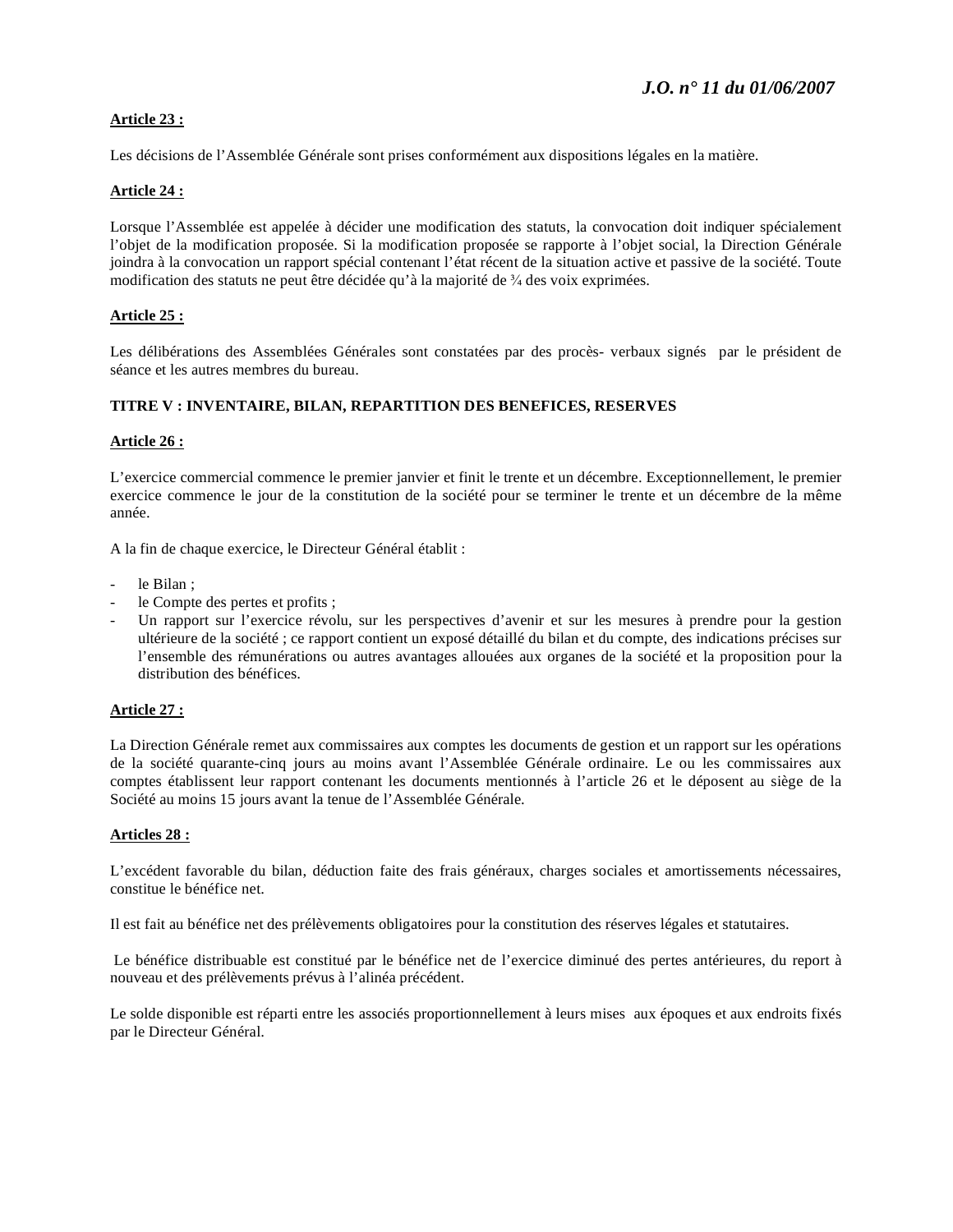### **Article 29 :**

Le bilan et le compte de profits et pertes sont publiés par les soins de la Direction Générale qui procède à la déclaration fiscale.

### **TITRE VI : DISSOLUTION, LIQUIDATION**

#### **Article 30 :**

En cas de perte du quart du capital social, la Direction Générale doit soumettre à l'Assemblée Générale, délibérant dans les conditions prescrites pour la modification des statuts, les mesures de redressement.

Si la perte dépasse le quart du capital, la dissolution peut être prononcée dans les conditions prévues par la loi.

#### **Article 31 :**

Après la réalisation de l'actif et apurement du passif, le solde bénéficiaire est ensuite réparti entre les associés à concurrence de leurs parts.

#### **TITRE VII : DISPOSITIONS FINALES**

#### **Article 32 :**

Pour l'exécution des présents statuts, les associés font élection de domicile au siège social de la société avec attribution de juridiction aux tribunaux du Rwanda.

#### **Article 33 :**

Toute disposition des présents statuts qui serait contraire à une disposition impérative de la loi est réputée non écrite.

#### **Article 34 :**

Les associés déclarent que les frais de constitution de la société s'élèvent à FRW 300.000 et figureront au bilan du premier exercice au titre des frais de premier établissement.

Fait à Kigali, le 21 Septembre 2006

#### **LES ASSOCIES :**

HANYURWIMFURA Pascal-Baylon  $(s\acute{e})$ 

UMUTONI Laetitia INGABIRE Marie Rose  $(s\acute{e})$  (se)  $(s\acute{e})$ 

MURAGIJIMANA Emmanuel  $(s\acute{e})$ 

#### **ACTE NOTARIE NUMERO 00073 VOLUME II.**

L'an deux mil et six, le vingt unième jour du mois de Septembre, Nous KAYIRANGA Jean Baptiste, Notaire officiel de l'Etat Rwandais, étant et résidant en District de Gasabo/Ville de Kigali, certifions que l'acte dont les clauses sont reproduites ci- avant Nous a été présenté par :

1.HANYURWIMFURA Pascal-Baylon 2. INGABIRE Marie Rose 3. MURAGIJE Emmanuel 4. UMUTONI Leatitia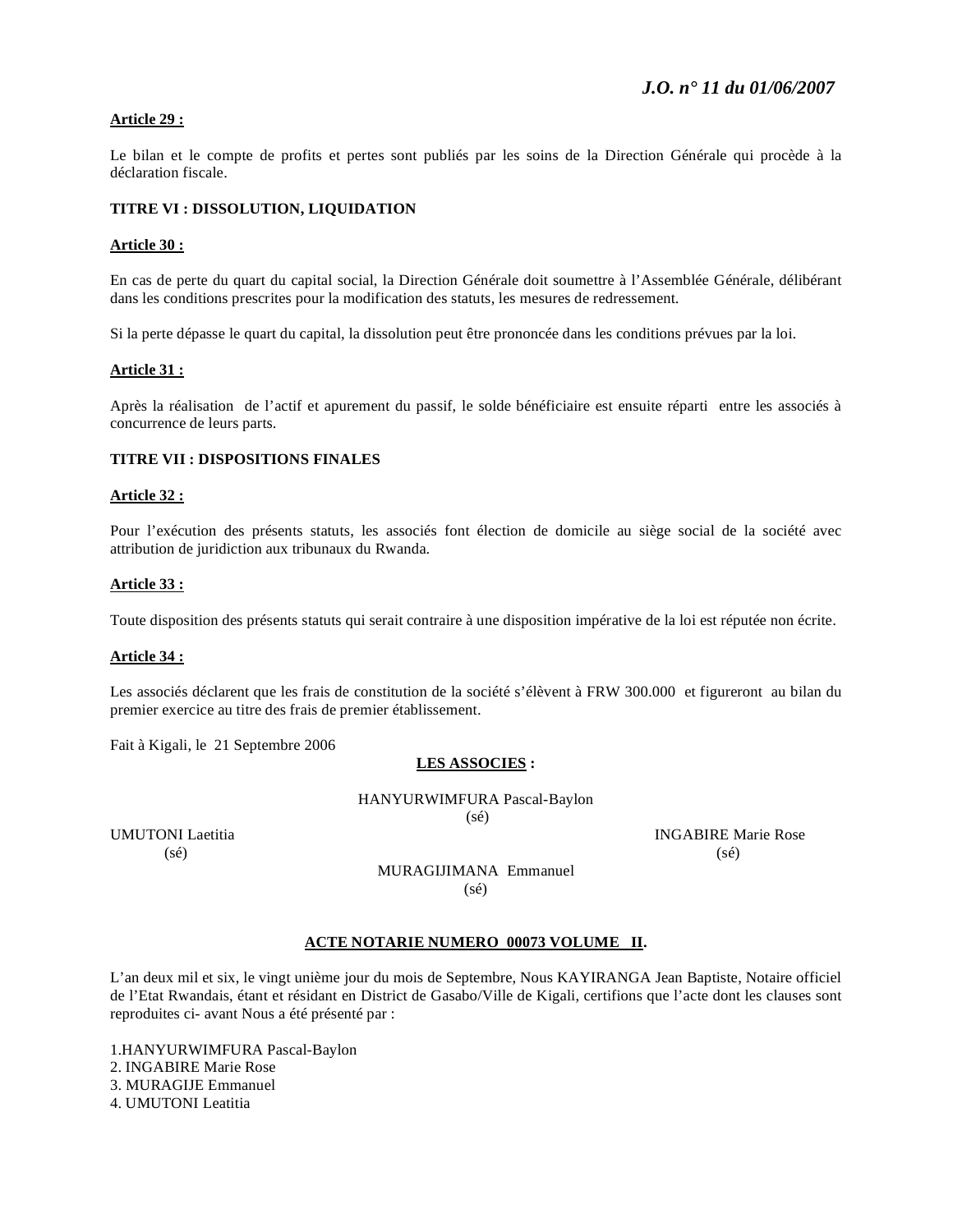En présence de NTEZIRYAYO Ephrem et de UGIRASHEBUJA Athanase, témoins instrumentaires à ce requis et réunissant les conditions exigées par la loi.

Lecture du contenu de l'acte ayant été faite aux comparants et aux témoins, les comparants ont déclaré devant Nous et en présence desdits témoins que l'acte tel qu'il est rédigé renferme bien l'expression de leur volonté.

En foi de quoi, le présent acte a été signé par les comparants, les témoins et Nous, notaire et revêtu du sceau de l'Office Notarial de District de Gasabo/Ville de Kigali.

#### **Les Comparants**

### HANYURWIMFURA Pascal-Baylon

(sé)

INGABIRE Marie Rose UMUTONI Leatitia  $(s\acute{e})$  (sé)

MURAGIJIMANA Emmanuel (sé)

#### **Les Témoins**

NTEZIRYAYO Ephrem UGIRASHEBUJA Athanase  $(s\acute{e})$  (se) (se)

### **Le Notaire** KAYIRANGA Jean Baptiste (sé)

#### **Droits perçus**

Frais d'acte *:* Deux mille cinq cent francs rwandais Enregistrés par Nous, KAYIRANGA Jean Baptiste, Notaire officiel de l'Etat Rwandais étant et résidant en District de Gasabo/Ville de Kigali, sous le numéro 00073 volume II dont coût Deux mille cinq cents francs rwandais perçus suivant quittance N° 62057/01/02 du 18 Septembre 2006 délivrée par le Receveur des impôts de District de Gasabo.

Frais d'expédition **:** POUR EXPEDITION AUTHENTIQUE DONT COUT QUARANTE HUIT MILLE FRANCS RWANDAIS PERCUS POUR UNE EXPEDITION AUTHENTIQUE SUR LA MEME QUITTANCE

Kigali, le 21 Septembre 2006

**Le Notaire**  KAYIRANGA Jean Baptiste (sé)

### **AS n° 41756**

Reçu en dépôt au Greffe du Tribunal de Grande Instance de Nyarugenge, le 26/09/2006 et inscrit au registre ad hoc des actes de société sous le n° RCA 373/06/KIG le dépôt de Statuts de la société SORVEPEX SARL.

Droits perçus :

-Droits de dépôt : 5000 Frw -Amende pour dépôt tardif :……..Frw -Droit proportionnel (1,20%) du capital : 24000 Frw suivant quittance n° 2362076 du 22/09/2006. LE GREFFIER DU TRIBUNAL DE GRANDE INSTANCE DE NYARUGENGE **MUNYENTWARI Charles**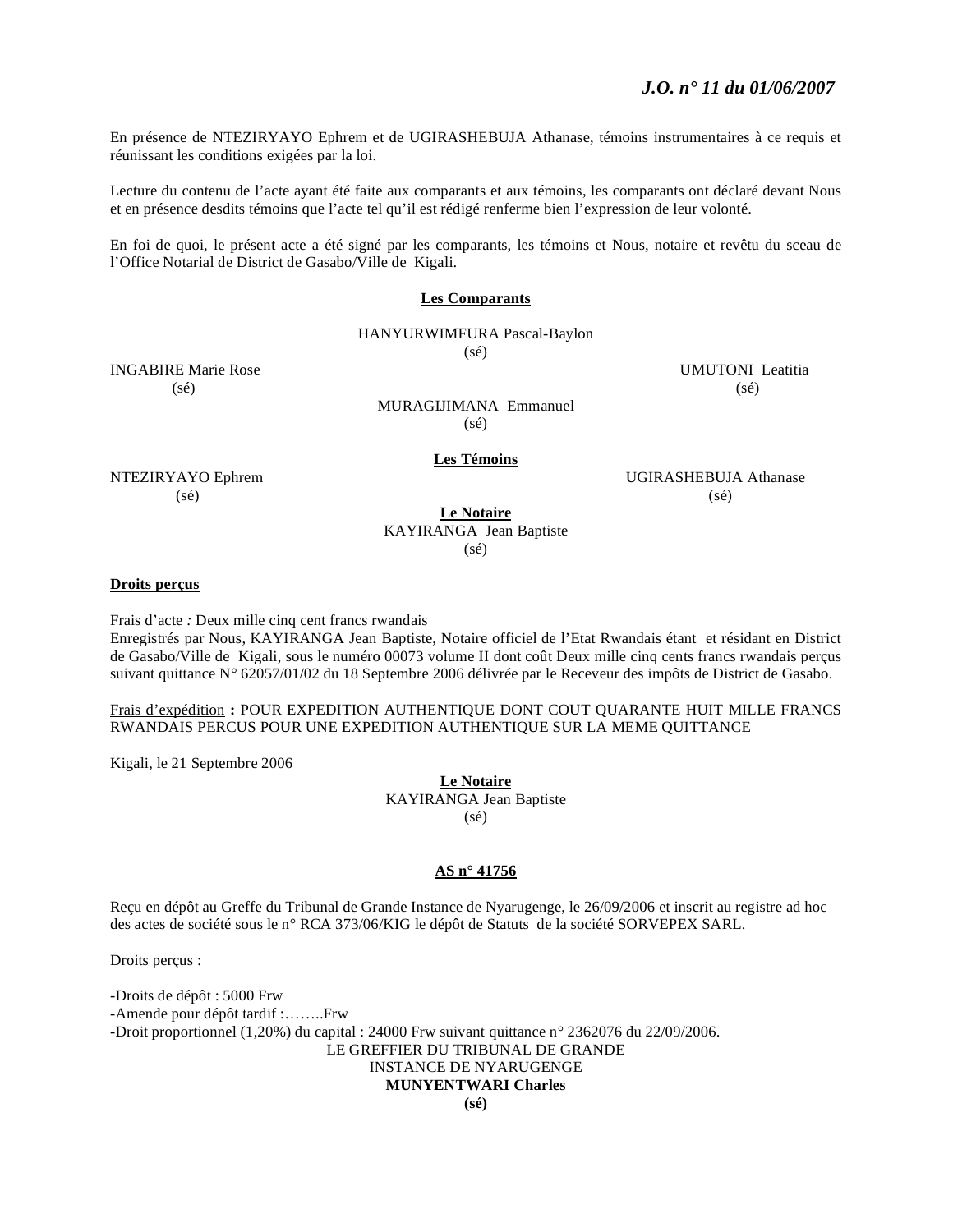### *RWANDAIR EXPRESS S.A.R.L. "RWANDAIR S.A.R.L."*

### **MEMORANDUN AND ARTICLES OF ASSOCIATION**

The undersigned:

- 1. **"NYARUTARAMA DEVELOPERS S.A.R.L."** a limited liability company incorporated and carrying on business in the Republic of RWANDA.
- 2. **SILVERBACK CARGO FREIGHTERS S.A.R.L**. a limited liability company incorporated and carrying on business in the Republic of Rwanda.

State that they wish to form a limited liability company, the articles of association of which are the following:

#### **CHAPTER ONE: NAME-HEAD OFFICE-OBJECTS-DURATION**

#### **Article one:**

A Limited liability company taking the name **"RWANDAIR"** in short is formed between the shareholders mentioned hereunder and between those who may become shareholders at a later stage.

The company shall be governed by the laws in force in Rwanda and by the articles of association of the company.

#### **Article 2:**

The head office of the company shall be situated in Kigali the capital city of the Republic of Rwanda. However it may be transferred to any other place in Rwanda by a decision of the General Assembly. Operational offices, agencies and branch offices may be opened in all provinces of the country or abroad.

#### **Article 3:**

The objects of the company shall be to carry out, on its behalf or on behalf of other parties, air services operations in Rwanda, public or private on regular routes, or on supplementary schedule, or by charter on demand, including the following:

- air transport for passengers, cargo or mail as well as any other air business operation;
- study and organization of the commercial network and operation network, in conjunction with the civil Aviation Authority;
- management, development, maintenance and repair of all airline-related material, equipment and installations;
- organization of ground services connected with airline services such as cargo handling at the airports, passenger registration and assistance, as well as servicing air craft on stopover;
- aircraft refueling and servicing;
- The company shall be entitled to carry out the importation of any material required in the pursuance of its business goals;
- The company may participate in any companies or undertakings with a similar, allied or paralled objects by means of contributions in capital, merger, associations or any other means likely to promote its development.

#### **Article 4:**

The company shall be formed for an indefinite period starting from the day of its being entered in the company register of the Republic of Rwanda.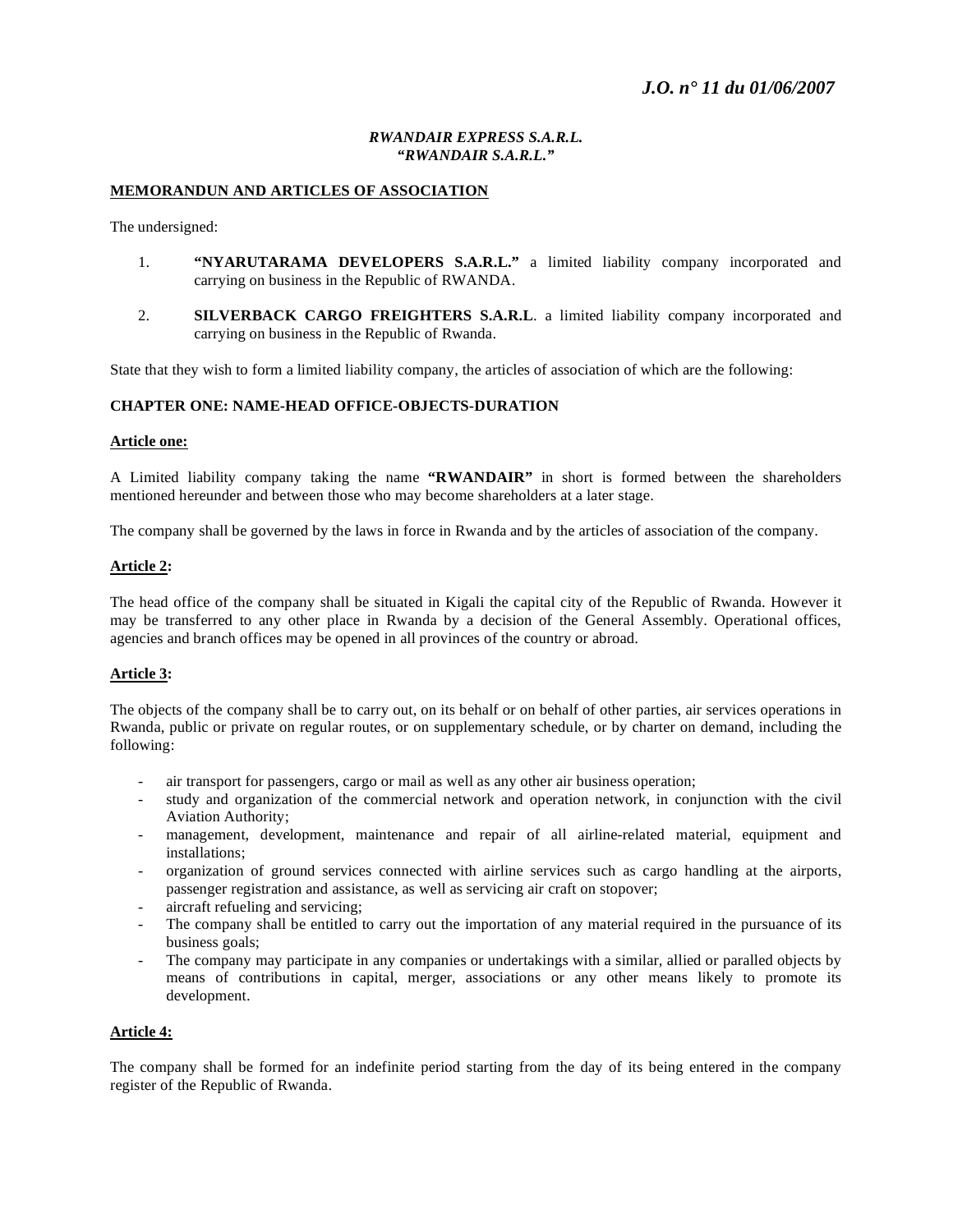The company may be wound up by a decision of a duly constituted General Assembly.

### **CHAPTER II: SHARE CAPITAL-SHARES**

### **Article 5:**

The issued share capital is fixed at an amount of Rwandese Francs five hundred thousand (500,000Frw). It is represented by one hundred shares (100) worth five thousand Rwandese Francs (5000 Frw) each.

- 1. **NYARUTARAMA DEVELOPERS S.A.R.L**.: seventy seven (77) shares worth three hundred eighty five thousand Rwandese Francs (385,000 Frw).
- 2. **SILVERBACK CARGO FREIGHTERS S.A.R.L:** twenty three (23) shares worth one hundred and fifteen thousand Rwandese Francs (115,000 Frw).

#### **Article 6:**

The liability of members is limited.

#### **Article 7:**

All shares of the company are nominative, freely negotiable and transferable. The transfer of the shares shall be effected by the endorsement in the share register of a dated transfer declaration signed by assignor and the grantor or by their agents. The transfer of the share of the company shall be subject to approval by a resolution of the General Assembly, instructing the Company Secretary to write down the transfer of shares in the share register and giving out the certificate required as in article 8 below.

### **Article 8:**

Registered shares in the Company may be transferred by a written instrument signed by the transferor and containing the name and address of the transferee or in such other manner or form and subject to such evidence as the Board of Directors shall consider appropriate.

#### **Article 9:**

The personal representative, guardian or trustee as the case may be of a deceased, incompentent or bankrupt share holder of registered shares shall be the only person or persons recognized by the company as having any title to the share, but they shall not be entitled to exercise any rights as a member of the company until they have proceeded as set forth in the following two regulations.

Any person who has become entitled to a share or shares in consequence of the death,

incompetence or bankruptcy of any member may, instead of being registered himself request in writing that some other person to be named by him be registered as a transferee of such share or shares and such request shall likewise be treated as if it were a transfer.

The directors shall by resolution have the power to issue any class or series of shares that the company is authorized to issue in its capital, original or increased, with or subject to any designations, powers preferences, rights, qualifications, limitations and restrictions as the General Assembly may deem fit.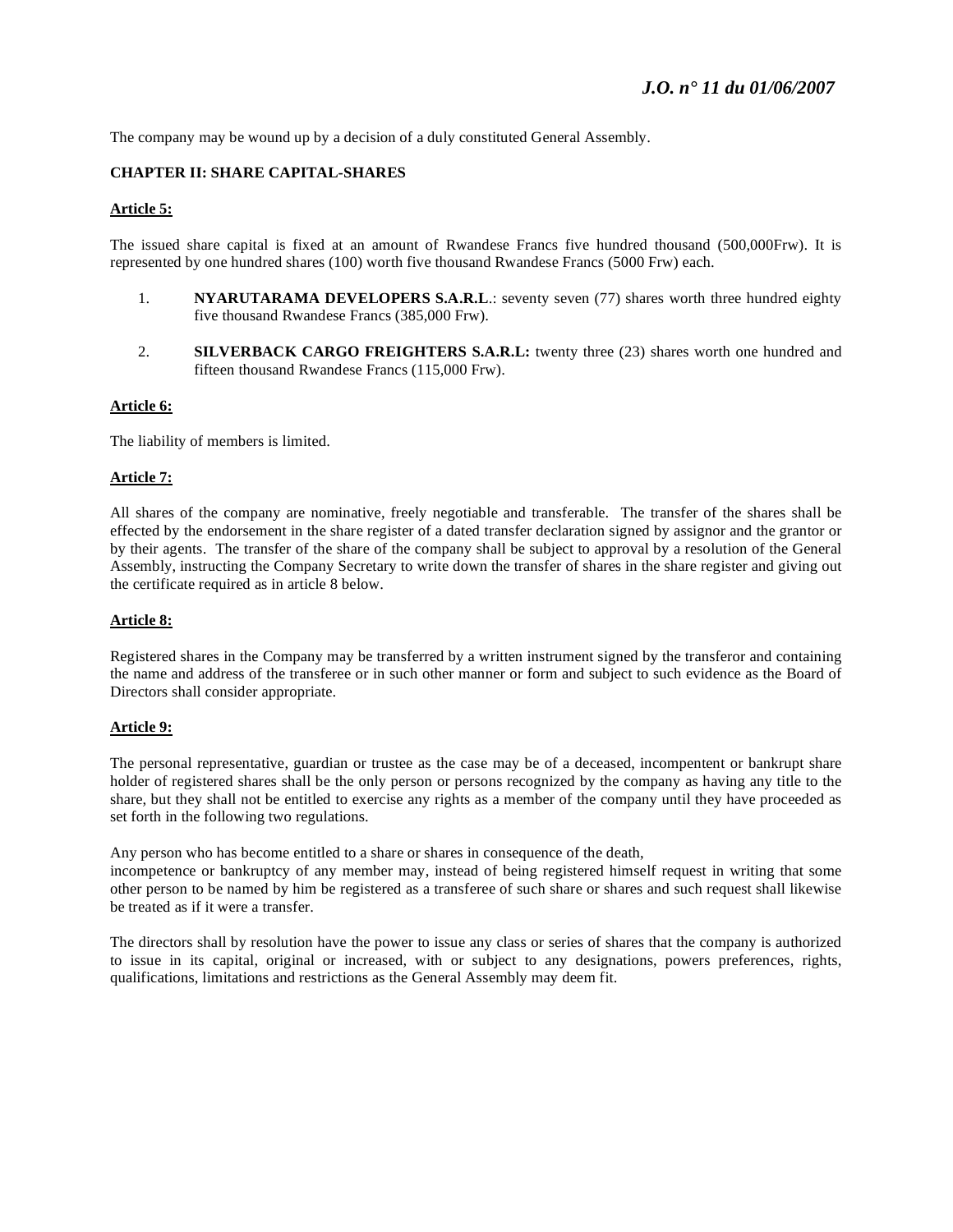### **CHAPTER III: ADMINISTRATION-MANAGEMENT POWERS-SUPERVISION**

### **Article 10:**

The company shall be administered by a board of Directors comprising at least three (3) members, whether they are shareholders or not; they shall be appointed by the General Assembly for a period of three (3) years which may be renewed.

A Director may however, be dismissed at any time by the General Assembly if it is the interest of the company.

### **Article 11:**

Where a post of director falls vacant before the next scheduled General Meeting, the remaining directors shall be responsible for the administration of the company.

However, where two (2) posts of Directors fall vacant, an extra-ordinary General Meeting shall be convened with the purpose of providing for the replacement.

### **Article 12:**

The Directors shall receive a fixed remuneration, the amount of which shall be decided upon by the General Assembly.

### **Article 13:**

The Board of Directors shall elect a Chairman and Vice-Chairman amongst its members for a set period which may not exceed that of his mandate as a Director.

#### **Article 14:**

The Board of Directors shall meet at least twice a year and as often as is required in the interest of the company, either at the Head Office or in any other location indicated in the notice of such meeting.

It shall meet under the chairmanship of its chairman or, should the latter not be able to fulfil his duty, its Vice-Chairman.

#### **Article 15:**

Resolutions of the Board shall be recorded in a special register and signed by the Chairman and the General Manager, the latter who shall have been appointed as Secretary during the meeting. Mr. MUGISHA Francis is hereby appointed the first General Manager of the company.

The Chairman and the General Manager shall sign copies and extracts of the minutes or of any other document or register to be produced for legal proceedings or for other purposes.

#### **Article 16:**

The Board of Directors shall have sufficient powers to take decisions and to act on behalf of the company and may exercise all such powers of the company as are not by law or by these articles required to be exercised by the General Assembly.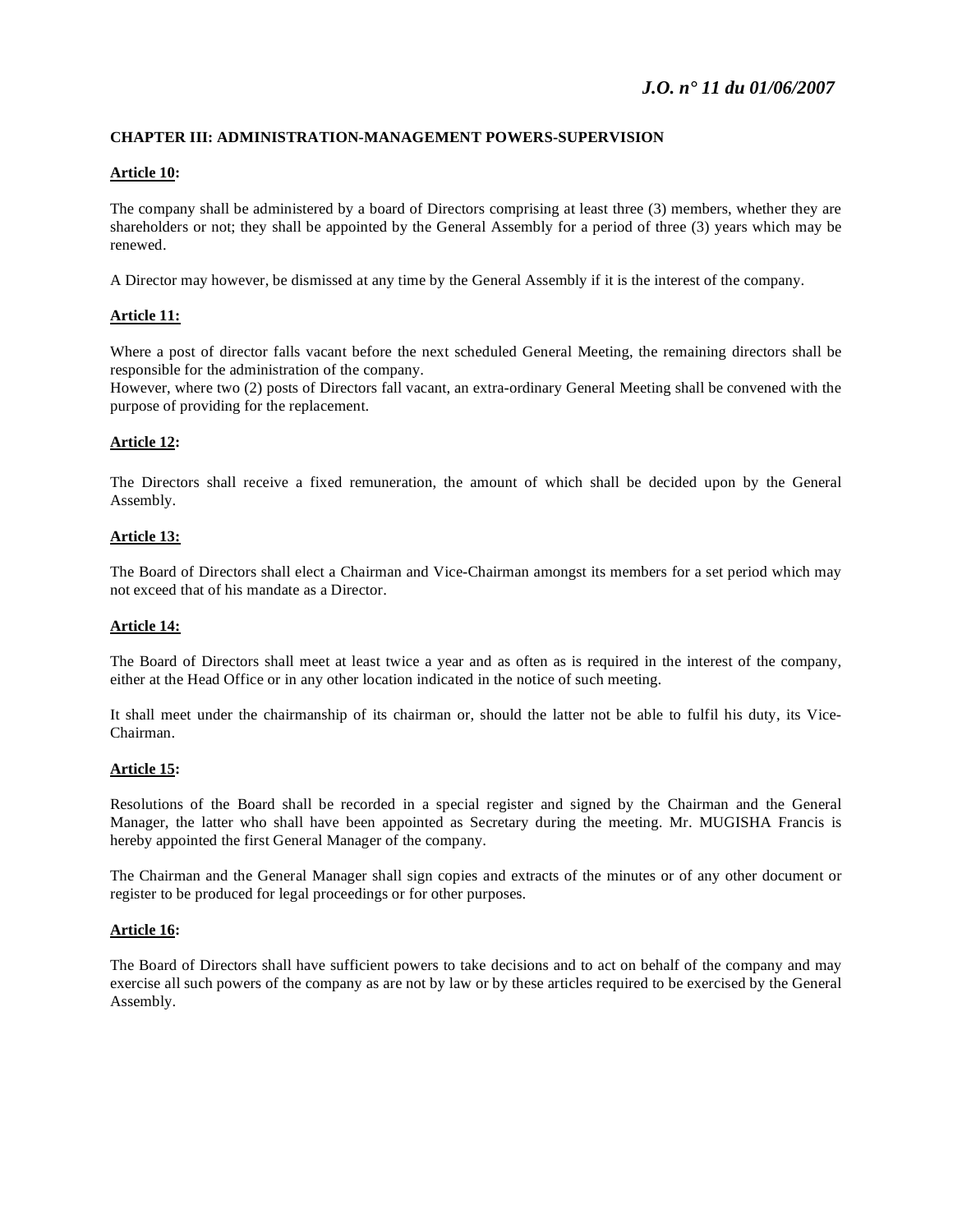# *J.O. n° 11 du 01/06/2007*

### **Article 17:**

The Director of the company may, by a resolution of directors appoint officers of the company at such times as shall be considered necessary or expedient. Such officers may consist of the General Manager and such other officers as may from time to time be deemed desirable. The officers shall perform such duties as shall be prescribed at the time of their appointment subject to any modification in such duties as may e prescribed by the directors thereafter, but in the absence of any specific allocation of duties it shall be the responsibility of the General Manager to manage the day to day affairs of the company. Any person may hold more than one office and no officer need be a director or member of the company. The officers shall remain in office until removed from office by the directors whether or not a successor is appointed. Any officer who is a body corporate may appoint any person its duly authorized representative for the purpose of representing it and of transacting any of the business of the company.

### **Article 18:**

The directors may entrust to and confer upon any director or officer any of the powers exercisable by them upon such terms and conditions and with such restrictions as they may think fit, and either collaterally with, or to the exclusion of, their own powers, and may from time to time revoke, withdraw, alter or vary all or any of such powers. The directors may delegate any of their powers to a committee consisting of such member or members of their body as they think fit, any committee so formed shall in the exercise of the powers to delegated conform to any regulations that may be imposed on it by the directors.

#### **Article 19:**

The directors may from time to time by powers of attorney appoint any company, firm or person or body of person, whether nominated directly or indirectly by the directors, to be the attorney of attorneys of the company for such purposes and with such powers authorities and discretion (nor exceeding those vested in or exercisable by the directors under these regulations) and subject to such conditions as they think fit, and any such powers of attorney may contain such provisions for the protection and convenience of persons dealing with any such attorney as the directors may think fit and may also authorize any attorney to delegate all or any of the powers, authorities and discretions vested in him.

### **Article 20:**

Any director who is a body corporate may appoint any person its duly authorized representative for the purpose of representing it at director's meeting and of transacting any of the business of the directors.

#### **Article 21:**

All cheques, promissory notes, draft, bills or exchange and other negotiable instruments and all receipts for monies paid to the company, shall be signed, drawn, accepted, endorsed or otherwise executed, as the case may be, in such manner as the directors shall form time to time by resolution determine.

#### **Article 22:**

The directors may exercise all the powers of the company to borrow money and to mortagage its property and to issue debenture stock and other securities whenever money is required.

The continuing directors may act notwithstanding any vacancy in their body.

#### **Article 23:**

The directors may meet together for the dispatch of business, adjourn and otherwise regulate their meetings as they think fit. Questions arising at any meeting shall be decided by a majority of votes, in case of an equality of votes the chairman shall have a second or casting vote. A director may at any time summon a meeting of the directors.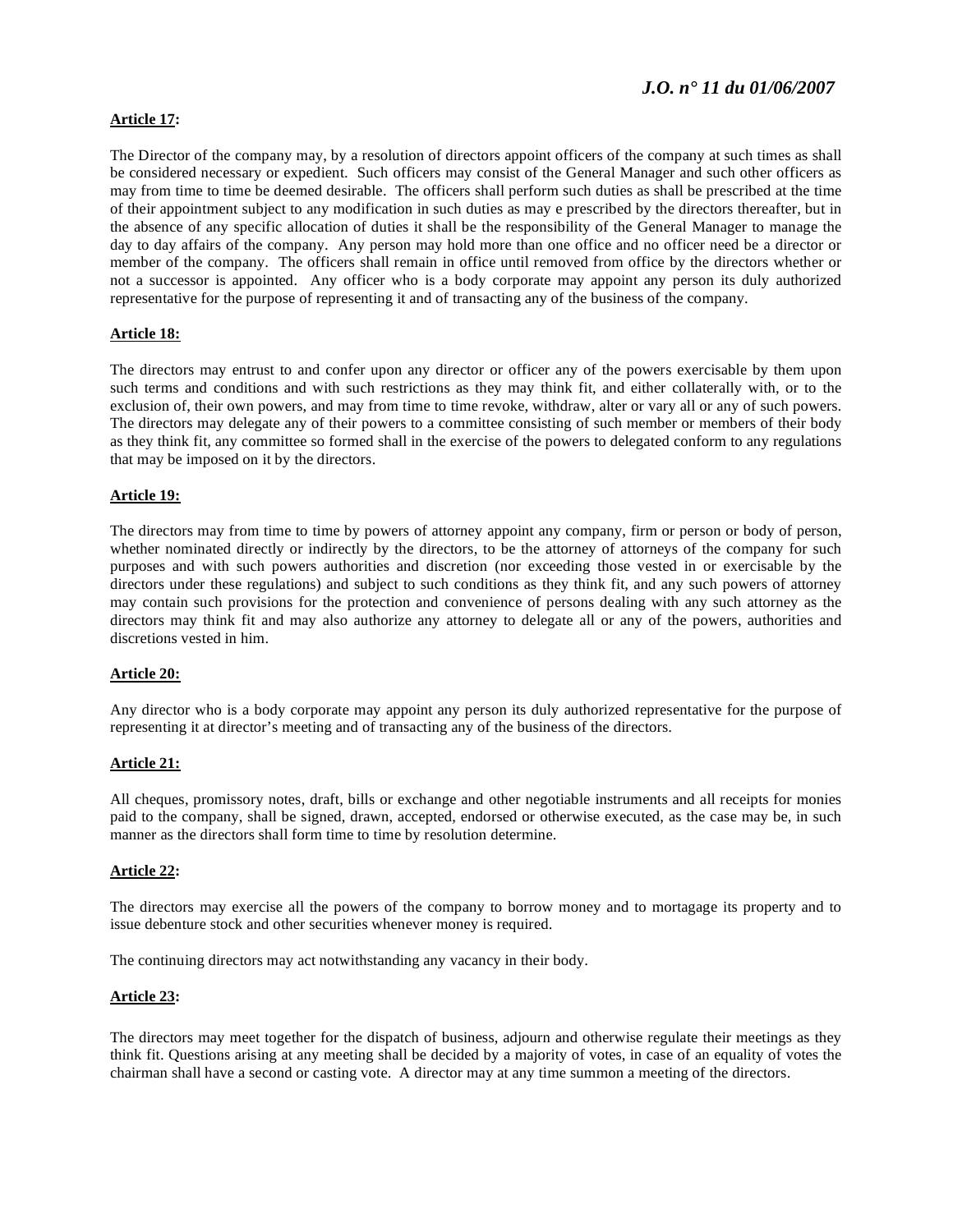### **Article 24:**

A meeting of directors is duly constituted for all purposes if at the commencement of the meeting there are present in person or by alternate not less than one half of the total number of directors with a minimum of two.

### **Article 25:**

If within half an hour from the time appointed for the meeting a quorum is not present, the meeting shall be dissolved.

### **Article 26:**

Any one or more of the directors or any committee thereof may participate in a meeting of directors or of a committee of directors by means of a telephone conference or similar communications equipment allowing all persons participating in the meeting to hear each other at the same time. Participation by such means shall constitute presence in person at a meeting.

### **Article 27:**

A resolution approved by a majority of the directors for the time being entitled to receive notice of a meeting of the directors or of a committee of the directors and taking the form of one or more documents in writing or by cable or other written electronic communication shall be as valid and effectual as if it had been passed at a meeting of the directors or of such committee duly convened and held, without the need for any notice.

### **CHAPTER IV: GENERAL ASSEMBLY**

### **Article 28:**

The General Assembly regularly constituted, represents the universality of the shareholders.

The General Assembly shall have unlimited powers to make all decisions relating to the affairs of the company.

The General Assembly is composed of all shareholders who have the right to vote, either by themselves directly, or by proxy, subject to these articles of association.

Decisions taken by the General Assembly are binding upon all members of the company, whether absent or dissenting.

### **Article 29:**

The Ordinary General Assembly shall have the power to make decisions other than those reserved for the Extraordinary General Assembly.

The Ordinary General Assembly is properly constituted if members or their representatives holding at least two thirds of the joint stock are present. If the quorum is not reached, the assembly may be postponed for up to three weeks.

### **Article 30:**

Notice of any General Meeting shall contain the agenda for the said meeting and shall be sent at least thirty (30) days prior to the meeting by registered letter.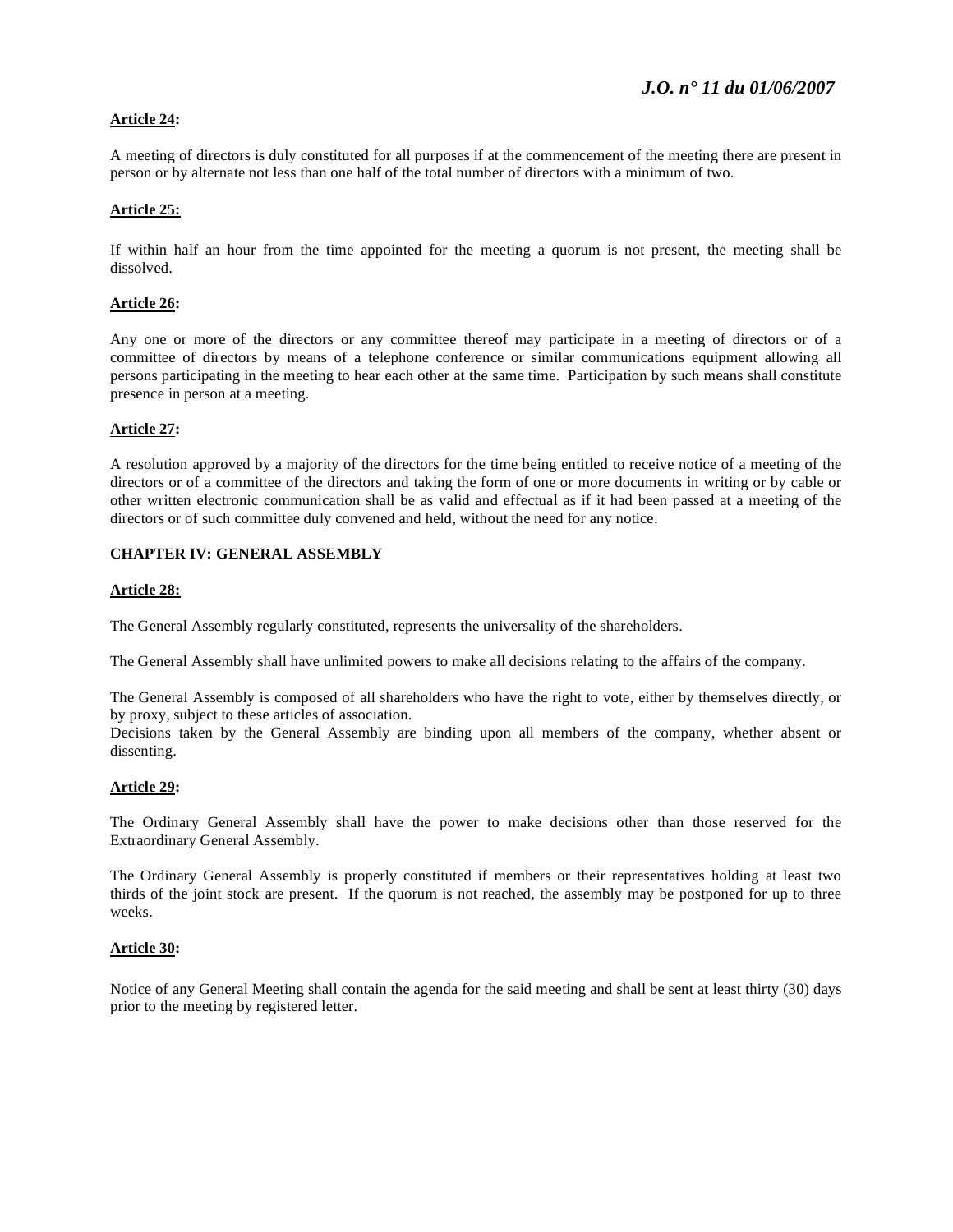### **Article 31:**

At every meeting the members present shall choose someone of their number to be the chairperson. If the members are unable to choose a chairperson for any reason, then the person representing the greatest number of voting shares present at the meeting shall preside as chairperson.

The quorum for any General Assembly shall be representatives of at least two thirds (2/3) of the share capital.

The Decisions shall be taken by majority votes of the members present and entitled to vote.

### **Article 32:**

Without derogation from the above, whenever the General Assembly shall have to decide upon:

- (a) An amendment to the articles of association;
- (b) An increase of the share capital;
- (c) The merger with another company or the transfer of the company's assets in full;
- (d) The change of objects of the company; then the quorum of three quarters (3/4) of the representatives of the share capital shall be required.

If within half an hour from the time appointed for the meeting a quorum is not present, the meeting shall be dissolved.

Decision shall be made in compliance with provisions relevant to the law on trading companies, such provisions being contained in articles 178, 180 and 181 of said law.

#### **Article 33:**

Resolutions of the General Meeting shall be registered in minutes book by the member of the meeting, the chairman and the Secretary.

The Chairman and a Director shall sign copies or extracts of these minutes to be produced legal proceeding or for other purpose.

After winding up resolution of the company and during liquidation, these copies or extracts shall be certified by the liquidators.

### **CHAPTER V: INVENTORY – BALANCE SHEET – DIVIDENDS – RESERVES**

#### **Article 34:**

The company's financial year shall begin on the first of January and end on the first of December of each year. However, the first financial year shall start on the date of registration of the company in the Register of companies and shall end on the thirty first December of the same year.

#### **Article 35:**

At the end of each trading year, the Board of Directors shall draw up a general inventory containing the reflection of movable and immovable assets and of all the debts of the company, as well as a profit and loss account and balance sheet.

The inventory, the balance sheet and the profit and loss account as well as the report of the Board of Directors, shall be made available to the Auditors.

Generally, any document which, by law, has to be submitted to the General Meeting is made available to the shareholders at the Head Office, at least thirty days prior to the date of the General Meeting.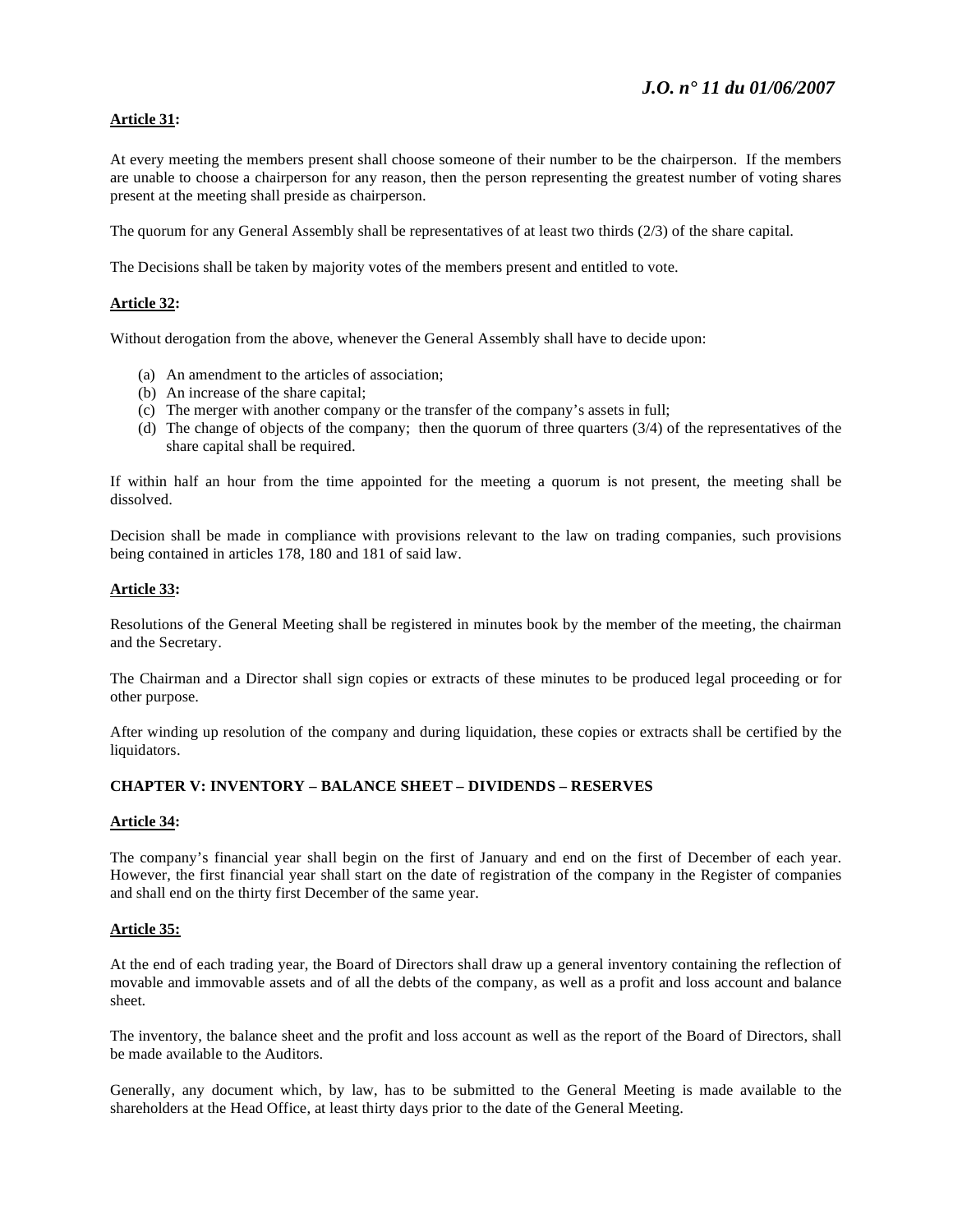The Ordinary General Meeting shall hear the reports of Directors and auditors and shall deliberate on the balance sheet.

### **Article 36:**

The excess remaining after all expenses, overheads and depreciation have been taken into account shall constitute the net profit of the company.

On this profit, the company will appropriate at least (5%) to form a fund reserve. This deduction will become optional when this fund reaches ten percent (10%) of the joint stock. From the surplus, the General Assembly on the recommendation of the board of directors will decide if a dividend is to be declared for the year.

### **CHAPTER VI: WINDING-UP-LIQUIDATION**

#### **Article 37:**

In the event of loss of the half of the joint stock, the directors must submit to an extraordinary general meeting a proposal for the dissolution of the company. Should dissolution be passed the Extraordinary General Assembly of the shareholders will appoint liquidators, determine their powers and their emoluments and prescribe the mode of liquidation. Should the loss reach half the amount of the share capital, winding-up of the company may be decided upon by shareholders holding half the total shares.

If, as a result of losses, the company assets do not come to three quarter  $(3/4)$  of the minimum capital, the company shall be wound-up upon request from any interested party, unless the company is recapitalized as may be necessary.

#### **Article 38:**

After settlement of all taxes, debts, expenses of liquidation or other expense given priority by law or by these regulations, the net assets if any are distributed between all the shareholders. The Liquidator's shall have sufficient powers to sell out the company assets in full and to pay for its liabilities.

### **CHAPTER VII: GENERAL PROVISIONS**

#### **Article 39:**

Notice may be served by the company upon any member either personally or by sending it through the post in a prepaid letter envelope or wrapper addressed to each member at its registered place of address.

#### **Article 40:**

Without prejudice to these articles of association, the shareholders declare that they shall adhere to the legislation in force in Rwanda relating to companies.

#### **Article 41:**

Any contentious issues that may arise in the course of the company's activities or liquidation process, either between the shareholders and the company or between the shareholders themselves, in respect of share holding matters, shall be submitted to competent courts of the country where the Head Office of the company is situated.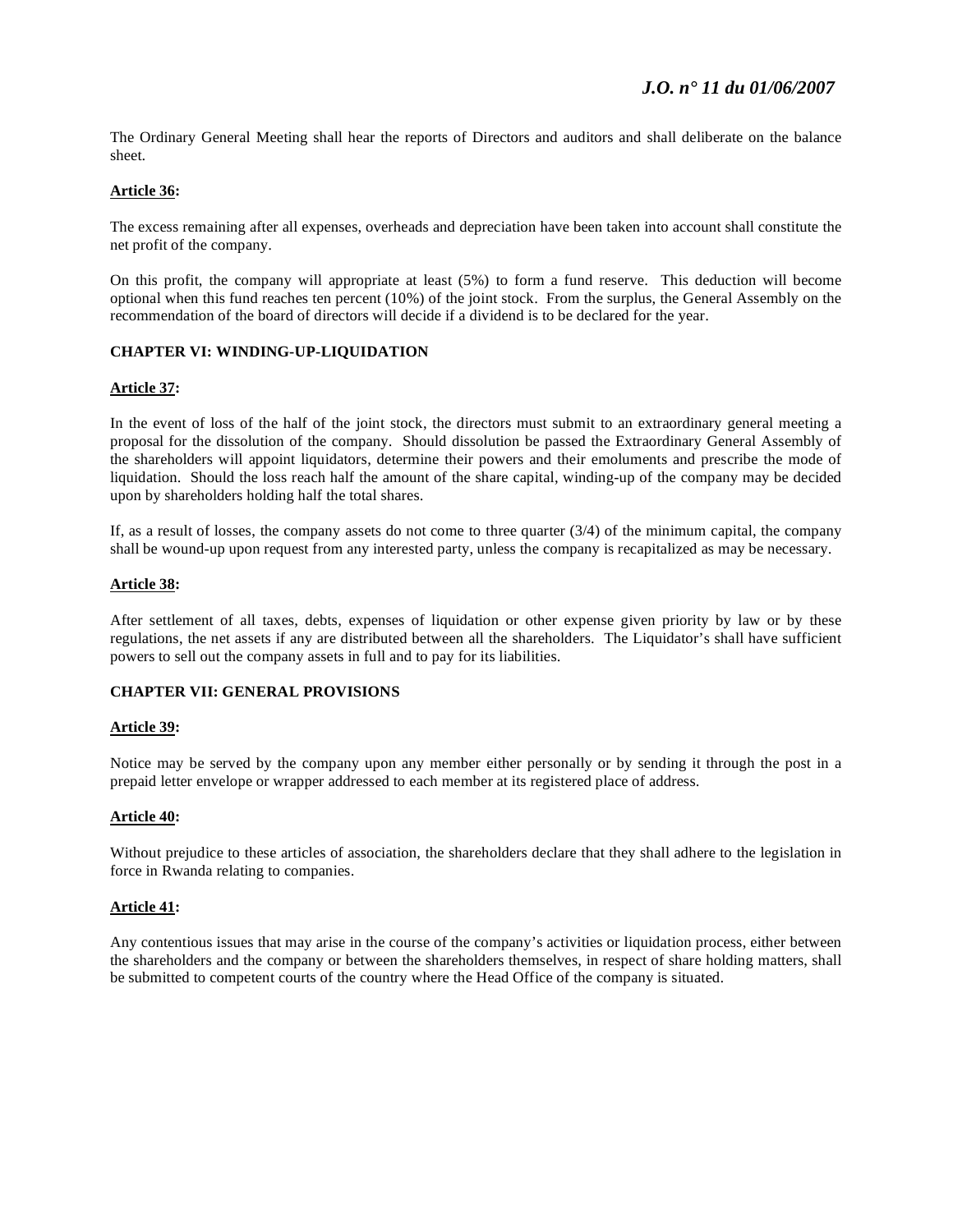### **CHAPTER VIII: FINAL PROVISIONS**

#### **Article 42:**

The undersigned representing the entire membership of shareholders declare that all required conditions for the setting up of a limited liability company have been complied with.

### **Article 43:**

The members declare that the company's incorporation charges are two hundred thousand Rwandese Francs (200,000 Frw).

Thus done at Kigali, on 28/8/2002

#### **SHAREHOLDERS**

- 1. NYARUTARAMA DEVELOPERS S.A.R.L.(sé)
- 2. SILVERBACK CARGO FREIGHTERS S.A.R.L. (sé)

#### **AUTHENTIC DEED, The number which is TWENTY THREE THOUSAND TWO HUNDRED TWENTY THREE VOLUME CDLIX**

The year two thousand and two the twenty eight day of August, We NDIBWAMI Alain, the Rwanda state Notary, being and living in Kigali, certify that the deed, the clauses of which are here before reproduced were presented to Us by:

- 1. NYARUTARAMA DEVELOPERS S.A.R.L., represented by Ben RUGANGAZI.
- 2. SILVERBACK CARGO FREIGHTERS S.A.R.L., represented by Gus MURANGIRA

Were present Mr. AMAHORO Lambert living in Kigali and NSENGIMANA Amiel living in Kigali as witnesses to the deed and who fulfilled the legal requirements.

Having read to the associated members and witnesses the content of the deed, the associated members have declared before Us and in presence of the aforesaid witnesses that the deed as it is written down include well their will.

In witness whereof, the hereby deed was signed by the associated members and Us, Authenticated and imprinted of the Seal of the Kigali Notary Office.

### **THE ASSOCIATED MEMBERS**

- 1. NYARUTARAMA DEVELOPERS S.A.R.L.(sé)
- 2. SILVERBACK CARGO FREIGHTERS (sé)

### **The WITNESSES**

1. AMAHORO Lambert 2. NSENGIMANA Amiel

 $(s\acute{e})$  (sé)

**The Notary** NDIBWAMI Alain (sé)